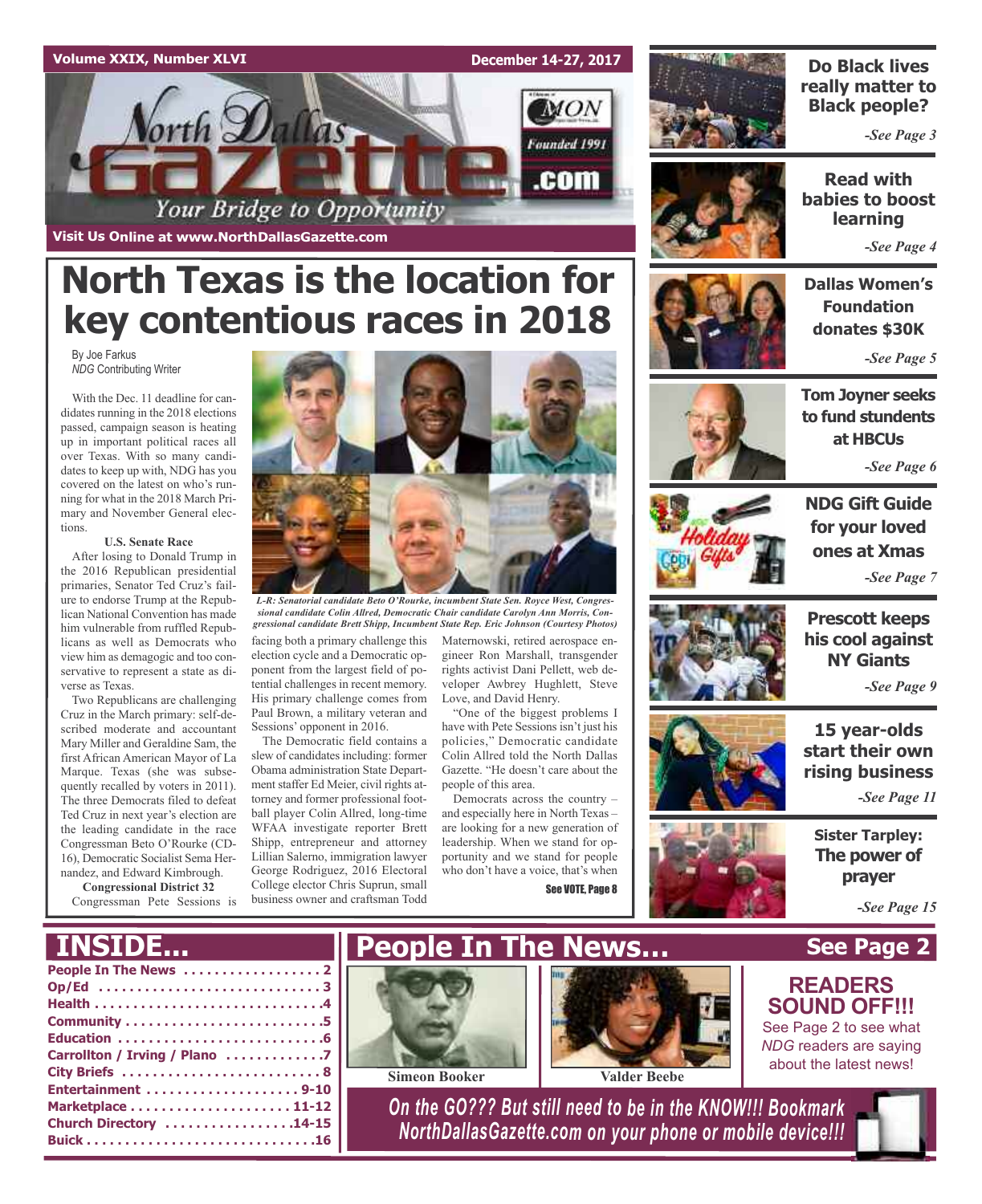### **People in the News www.NorthDallasGazette.com**

## **Simeon Booker**

By Stacy M. Brown NNPA Newswire Contributor

Simeon Booker, a trailblazing Black journalist, who covered the Civil Rights Movement for the iconic African American magazines EBONY and Jet and who was the first Black person to work as a full-time Washington Post reporter, has died.

Booker, who's credited with playing an integral role in delivering the story of Emmett Till's murder, was 99.

"As Chairman of the NNPA, I know that we honored Simeon Booker during Black Press Week for his

## **Valder Beebe**

Effective January 2018, KYBS Y99 FM Radio has announced Valder Beebe will head the KYBS Y99 News Division while pulling double duty as the "voice" of KYBS.

Listeners can tune into Valder Beebe's signature spot on KYBS Y99, "That Celebrity Interview" which airs daily at 12:05 p.m.

Beebe's celebrity interviews are exceptionally intriguing as audience members are informed and entertained with the latest



overall excellence of journalism and certainly he is someone that has been very, very important to our industry," said Dorothy Leavell, the national chairman of the NNPA and publisher of the Crusader

new developments in medical science, home and garden design, movie, book and music productions and many other important topics from their favorite celebrities.

That Celebrity Interview show has included past guests such as Mary, Mary, Tia Mowry, Rosie Perez, Dr. Thomas Herzog and Tim Ferris.

Newspapers in Chicago, Ill.,

Simeon Saunders Booker, Jr. was born on August 27, 1918, in Baltimore, Maryland to Roberta Waring and Simeon Saunders Booker, Sr., a YMCA director and minister, according to his biography published by The

After his family moved to Youngstown, Ohio, Booker became interested in journalism through a family friend, Carl Murphy, the owner and operator of "TheAfro-American" newspapers, also known as "TheAfro," in Bal-

In 1942, after receiving his bachelor's degree in English from Virginia Union Univer-

and Gary, Indiana.

HistoryMakers.

timore, Md.

Listeners can also hear the popular radio show host every Saturday and Sunday between 8 a.m. and 10 a.m. via streaming radio on Y99 FM KYBS at www.kkvidfw.com.

Valder's primary focus is functioning as executive producer and host of the Valder Beebe Show on radio. The show is unique in its ability to use diverse

sity in Richmond, Booker took a job at the The Afro-American as a young reporter.

In 1945, he moved back to Ohio to work for the "Call and Post."

Five years later, Booker was the recipient of the Nieman Fellowship from Harvard University to study journalism and develop histalent as a reporter. After leaving Harvard in 1951, Booker became the first full-time Black reporter at "The Washington Post."

In 1954, Booker was hired by the Johnson Publishing Company to report on current events in its weekly digest, Jet.

In 1955, Booker helped to

media platforms such as radio, social media, streaming video, newspaper and personal appearances to reach its audience.

Broadcasts include a wide range of topics including but not limited to, health and wellness, medical science and technology, home and garden, relationships and daily living with God as the ultimate focus.

The Valder Beebe show regularly invites celebrities, industry experts and spiritual leaders on air for interviews that provide edredefine the role of Jet and the entire Civil Rights Movement with his famous coverage of the Emmett Till murder and trial, turning an all too familiar event in the Deep South into a national tragedy that united the Black community.

Booker remained on the dangerous frontlines of the Civil Rights Movement, reporting on the 1957 integration of Central High School in Little Rock, Arkansas. In 1961, Booker rode with the Congress on Racial Equality (CORE) Freedom Riders through the Deep South.

When the buses were firebombed in Anniston, Alabama, Booker arranged the Freedom Riders' evacuation

ucational and inspirational messages for its audience members.

A graduate of Coleman Business College who majored in Automation (Technology), Beebe has been employed by several Fortune 500 companies over her career span and has been a solo entrepreneur since the year 2000.

Beebe was the 2015 recipient of Equanimity Magazine, LLC's Excellence in Media Partnership Award" and has been the host of her namesake show since 2002 which operates on multiple platforms that

> Criminal Defense **• DWI / Suspended License • WARRANTS Removed ¥ • 24 Hour Jail Release ¥ • Occupational license, felonies**

**• Protective Order • Misdeamenor/Felonies ¥** Robert F. Kennedy. Continuing his work of indepth reporting, Booker

with U.S. Attorney General

toured Vietnam and interviewed General Westmoreland for Jet in the mid-1960s. In 1964, Booker outlined the importance of the ongoing Civil Rights Movement in his book, Black Man's America.

Booker covered every presidential election since the Eisenhower Administration in his 53 years with Johnson Publishing until he retired in 2007.

In 1982, Booker received one of the most prestigious awards in journalism, the National Press Club's Fourth Estate Award.

include radio, podcast, streaming television and print.

Listeners can hear the show's podcast at www.soundcloud.com/val derbeebeshow or view satellite video interviews via www.valderb e e b e s h o w . c o m o r www.youtube.com/valderbeebeshow. Starting in 2018, listeners in the Mesquite, Garland, Balch Springs, Rowlett, Sachse and Royse City areas can h e ar daily broadcasts of the show on Y 9 9 F M K Y B S a t www.kkvidfw.com.

Family Cases **• Divorce / Annulment • Child Support / Paternity • Custody Modification • Restraining Order • Protective Order • Name Change / Adoption • Domestic Violence**

Easy Payment Plans

. <u>. . . . . . . . . . . . . . . .</u>

## **NDG Readers Sound Off...**

### **The Flying Biscuit Cafe plans to open three Dallas locations in 2017**

Seems like the Oak Cliff area is perfect for you! We have eaten with you many times in Atlanta . Addison and Northpark din't Seem to fit. Oak Cliff is walkable and bustling in growth *-- Dinna Deaton. Hitt*

### **Facebook Contest** *WIN TICKETS to*

*AT&T Performing Arts Center presentation of The Colors of Christmas featuring Peabo Bryson the dynamic duo Marilyn*

*McCool & Billy Davis, the Velvet Teddy Bear himself Ruben Studdard and Grammy winner Jody Watley. Tell us your favorite #PeaboBryson, #RubenStuddard, #MarilynMcCoo and #Billy-Davis, or #JodyWatley song.*

Jody Watley-Real Love *-- Earnestine Williams*

Ruben Studdard "Together" & "Love Him Like I Do"

*-- Danyeall Williams*

#peaboBryson beauty and the beast *-- Trina Joe*

I need an angel #rubenstuddard, Can you stop the rain #peabobryson, You don't have to be a star #marilynmccoo #billydavis, Everything #jodywatley

*--Janice Jackson-Harris*

### **Facebook Opinion Question**

*What do you think about the mounting number of celebrities and politicians either resigning or being fired for sexual harassment allegations?*

I'm glad to see them vol-

untarily resign. What concerns me most are allegations proven false as seen in the Presidential and Alabama Senatorial campaigns.

One or two months before their elections and fraudulent accusations emerge. To falsely allege with no repercussions? Stand against sexual harassment, yes. Stand against false allegations, I also say yes.

*-- David Norsworthy*

*-*

**To share your opinion visit NorthDallasGazette.com** 214-638-5

**Not Ce rtified by the Te x a s Boa rd of Lega l Spe c ia l i za tion** ¥ If you qualify. \*Fees quoted above are minimum down payment needed to begin processing your case.

2730 N. Stemmons Frwy, Suite 409 • Dallas, TX 75207

*817-277-0196 (Metro)*

**Law Offices Of Vincent Ndul** 

\$69\* DIVORCE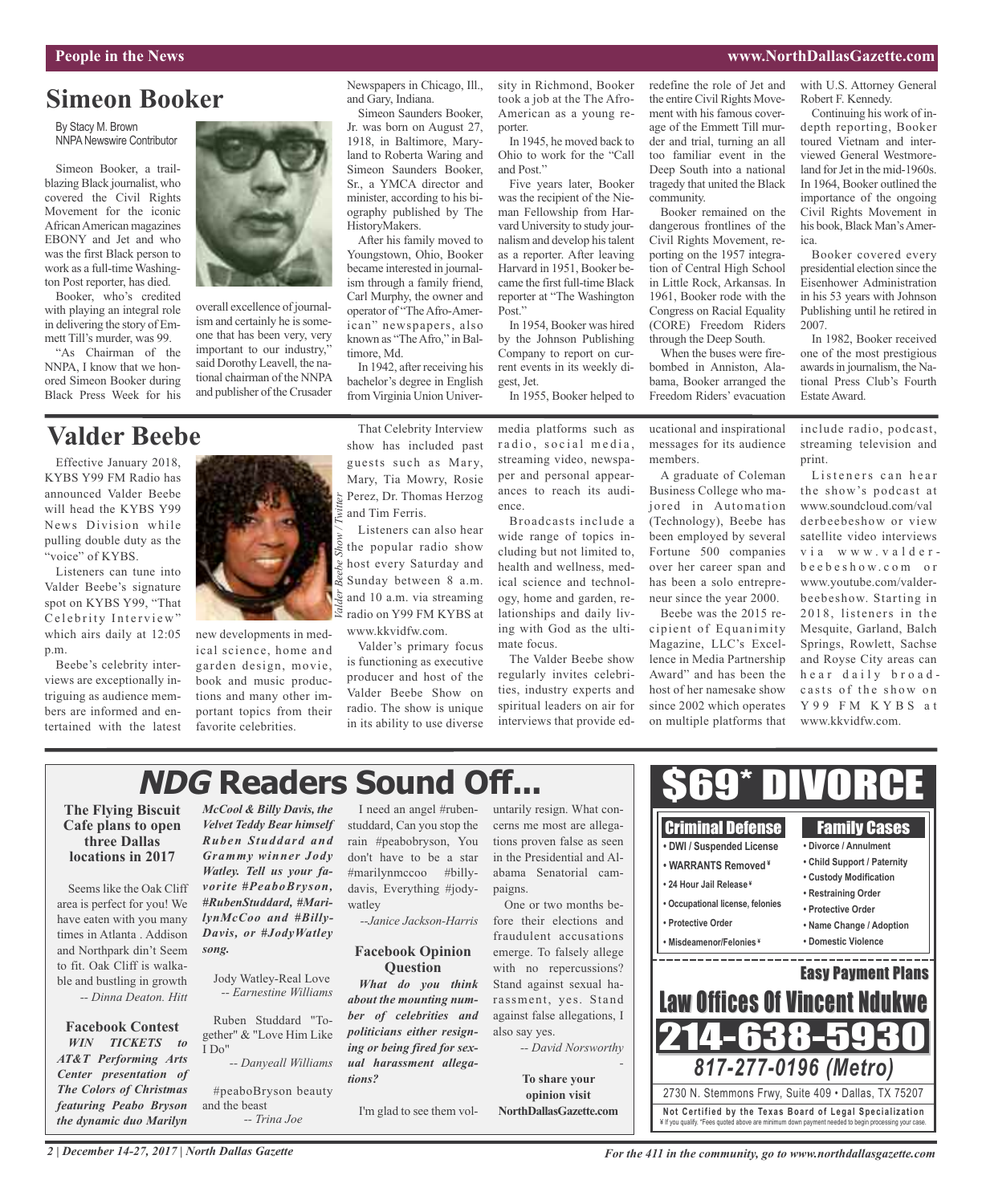### **www.NorthDallasGazette.com Op-Ed**





## **Do Black lives really matter to Black people?**

By Chris B. Bennett *The Seattle Medium* NNPA Member

For years, the African American community has been asking and insisting that our professional athletes do more for our community. We ask them to give money towards initiatives and good causes, we ask them to be role models, and we ask them to stand up, speak up and speak out on issues affecting our community.

And yet, as you read this article today, there are pro football players that have taken a stance against oppression, police brutality and the killing of Black people by law enforcement officers all across this country. Yet, these athletes are under attack by the media, by "fans" who claim that they have ruined the game of football, because they will not stand during the national anthem…and yes, the players have even come under attack by the 45th occupant of the White House.

The Black Lives Matter movement and the many of the NFL players are standing up (or kneeling) for justice and "just us." We are demanding justice for things that happen to just us. We demand justice for the racial profiling that happens to just us. We demand justice for the excessive force that is used against just us. And we are demanding justice, on behalf of millions of voiceless African Americans all across the country, for the lives that have been lost as a result of law enforcement officers shooting us (unarmed, Black Americans) at alarming rates.

Numbers don't lie, and videos don't lie either. Black men are killed by police officers in extrajudicial shootings at much higher rates that far outweigh the rate of that White men are shot and killed by police officers, which indicates to me that these killings repeatedly happen to just us; and think about the number

of videos that we have seen that show Black people gunned down, choked out, manhandled and beaten; while at the same time we see videos of Whites blatantly disrespecting police officers and daring them to do something to them, and those suspects are able to walk away unharmed.

In protesting these atrocities, Colin Kaepernick chose to take a knee during the national anthem, because he didn't want to stand up for the flag of a country that oppresses Black people and people of color. In fact, Kaepernick was quoted as saying, "To me, this is bigger than football and it would be selfish on my part to look the other way. There are bodies in the street and people getting paid leave and getting away with murder."

For taking such a stance, Kaepernick is no longer employed as an NFL player. We hear all the excuses about why he does not have a job as a quarterback in the NFL. You can believe the excuses if you want, but I would challenge you to answer this question: Do you honestly want to see Colin Kaepernick playing quarterback against your favorite team on Sunday? Your honest answer would probably be "No," because despite any flaws or inconsistencies that he may have in his game, Colin Kaepernick is a game changer. He is a legitimate dual threat quarterback, who can find his way to the end zone anytime he touches the ball. So, why is he unemployed? You can answer that question for yourself.

As a result of what many believe was the blackballing of Kaepernick by the NFL, many people across this country, many of them Black women, decided to boycott the NFL this season; and the boycott is and was successful, so much so that the NFL, mainstream media and the 45th occupant led people to believe that the low ratings of NFL games this season

were a result of White men not watching the NFL, because Black players were protesting that national anthem. Then, the 45th occupant of the White House, in his puppeteering ways, stepped forward and said that the NFL should fire anyone, who refuses to stand for the national anthem, and accused those who chose to kneel during the national anthem of disrespecting the flag and being unpatriotic. Black folks took offense and I believe that they decided to watch the games in protest to "45"; I bet the ratings increased, too.

Now, fast forward to Dallas Cowboys owner Jerry Jones stating that players on his team, who do not stand for the national anthem will not play, and "45" praises him for doing so. Ironic? I don't think so. Don't let them fool you, "45" and NFL owners have been joined at the hip in the process from the very beginning. The 45th occupant of the White House carried the water of the NFL owners, helped sway some sort of public opinion against the players and now the owners feel empowered to bring down their oppressive hammers on the players. The 45th occupant of the White House will take credit for bringing "law and order" to the plantation, and the NFL owners will walk away with little or no blood on their hands.

The real story is that a handful of players have stood up for what they feel is right. Now the question is, what is the African American community going to do to support them? Do you have the courage to turn the channel when your favorite team(s) play on Sunday? Do you have the courage to publicly tell people that you support the players who choose to take a knee for justice and not just us? Do you have the courage to proudly wear the jersey of Colin Kaepernick, Michael Bennett or any other player who chooses to

kneel or sit during the national anthem? Do you have the courage to start your own personal social media campaign supporting those players who take a knee to say that Black lives matter just as much as any other lives in this country? Are you willing to show your unwavering support for those who are standing tall by taking a knee during the national anthem? Will you write a letter, email or tweet to the NFL, the 45th occupant of the White House and your congressional delegation expressing your concerns about this issue? Do you have the backbone to stand up and advocate for freedom, justice and equality for those who are no longer here to speak for themselves?

For those of you who choose to protest, here is the best way (I believe) to do so:

• Turn the channel during the NFL's big three nights—Monday night, Thursday night and Sunday night football. It's not enough to just turn your TV off and do some other activity. Turn to a channel owned by African Americans during the games like TV One (Cathy Hughes), Aspire (Magic Johnson) or OWN (Oprah Winfrey). This will send a clear message that African Americans are turning away from football and will not allow anyone to spin that narrative. This not only shows that we are united in this fight, but it will also help these channels leverage our eyeballs into more advertising dollars and be able to bring additional culturally relevant programming to our community. It's time to change the narrative from just us to justice, and you have the power to do it!

Through the eyes of an ink barrel, may peace be unto you.

*Chris B. Bennett is an award-winning journalist and co-publisher of The Seattle Medium newspaper. You can follow him on Twitter @The\_inkbarrel.*

### For the 411 in the community, go to www.northdallasgazette.com December 14-27, 2017 | North Dallas Gazette | 3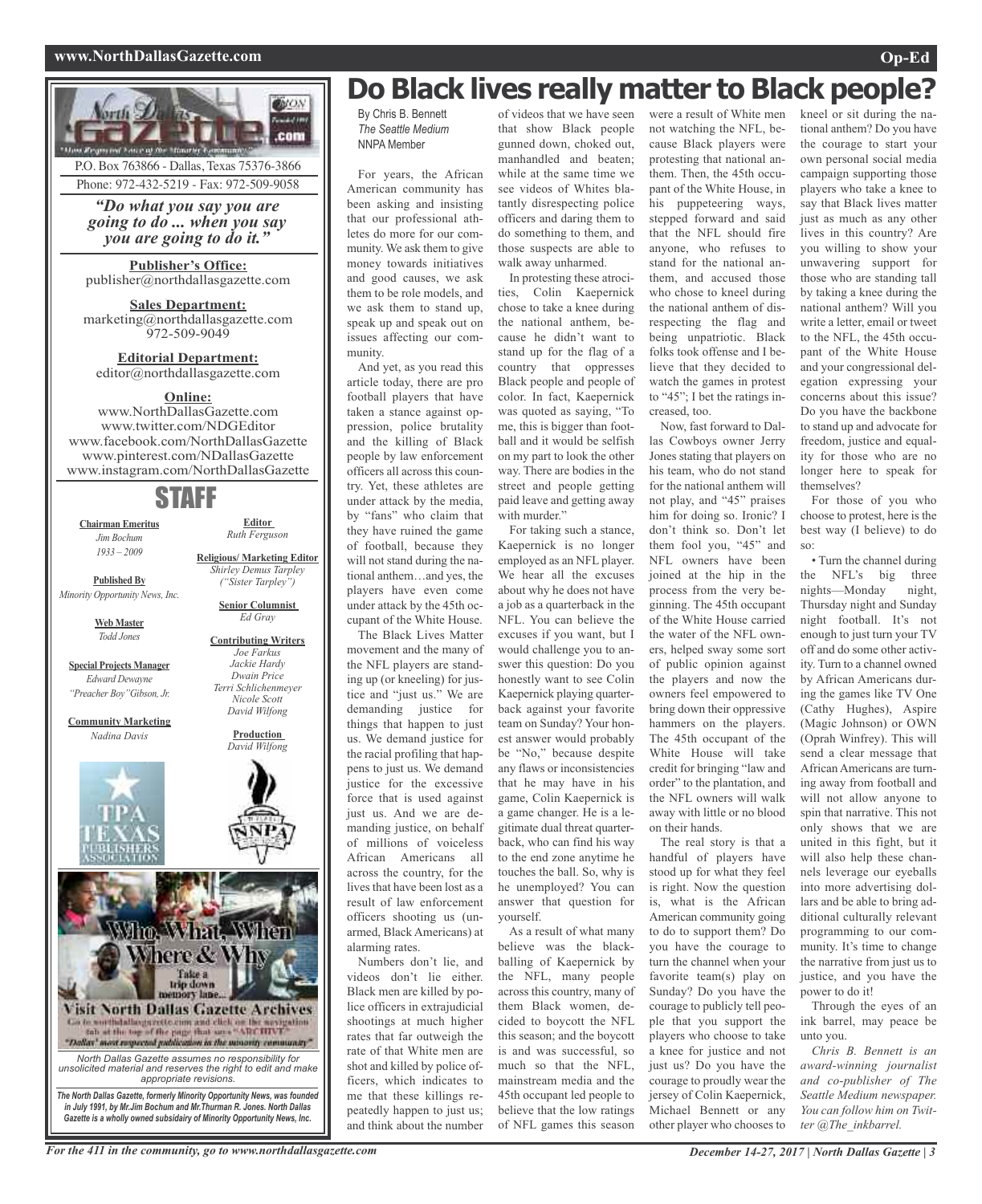## **To boost baby's learning, read these books together**

*Neeta Lind / Flickr*

By Gigi Marino-Florida

Books that clearly name people and label objects help infants learn more and retain information, a new study suggests.

"When parents label people or characters with names, infants learn quite a bit," says Lisa Scott, a psychology professor at the University of Florida and coauthor of the study.

"Books with individuallevel names may lead parents to talk to infants more, which is particularly important for the first year of life," Scott says.

Scott and colleagues from the University of Massachusetts-Amherst studied infants in Scott's Brain, Cognition, and Development Lab. Babies came into the lab twice: once at 6 months



old and again at age 9 months. While in the lab, eye-tracking and electroencephalogram, or EEG, methods were used to measure attention and learning at both ages.

In between visits, parents were asked to read with their infants at home according to a schedule that included 10 minutes of parent-infant shared book reading every day for the first two weeks, every other day for the second two weeks, and then continued to decrease until infants returned at 9 months. Researchers randomly as-

signed storybooks to twenty-three families. One set contained individuallevel names, and the other contained category-level labels. Both sets of books were identical except for the labeling. Each of the training books' eight pages presented an individual image and a two-sentence story.

The individual-level books clearly identified and labeled all eight individuals, with names such as "Jamar," "Boris," "Anice," a n d "Fiona." The category-level books included two made-up labels ("hitchel," "wadgen") for all images. The control group included 11 additional 9 month-old infants who did not receive books.

The infants whose parents read the individual-level names spent more time focusing and attending the images, and their brain activity clearly differentiated the individual characters after book reading. This was not

found at 6 months (before book reading), for the control group, or for the group of infants who were given books with category-level labels.

Scott has been studying how the specificity of labels affects infant learning and brain development since 2006. This longitudinal study is the third in a series. The eye tracking and EEG results are consistent with her other studies showing that name specificity improves cognition in infants. "There are lots of recom-

mendations about reading books to babies, but our work provides a scientific basis for these recommendations and suggests that the type of book is also important," Scott says.

"Shared reading is a good way to support development in the first year of life," she says. "It creates an enjoyable and comforting environment for both the parents and the infant and encourages parents to talk to their infants."

*Source: University of Florida*



## **Be a hard target for thieves who are more active during the holiday shopping season**

With the holiday season upon us, the Carrollton Police Department would like to remind you of measures you can take to beat burglars at their own game.

While shopping:

1. Always lock your vehicle. Roll your windows all the way up and check door handles before walking away.

2. Always set the alarm system if your vehicle has one.

3. Replace the lighter or close the flap on the auxiliary plug, if you have used it, before you leave your vehicle. Failure to do so could be a telltale sign to a potential thief that a valuable item may be hidden in the car.

4. Remove all valuables or anything that looks to be of value from the vehicle (even accumulated loose change). A gym bag full of dirty clothes could look like a bag with a computer in it to a thief.

5. Do not hide a purse or wallet in the vehicle.

6. If you can't take your items with you inside, place them in the trunk before arriving at a final destination. Burglars often sit in parking

lots to see what victims are doing before and after they get out of the car. They are watching to see where potential victims are hiding valuables or what they are placing inside their trunk.

7. When returning to your vehicle, have your keys ready as you approach. Look inside your car before you unlock the door and get in. If you are concerned for any reason, simply walk past it and find help.

8. Leave the parking spot immediately after everyone is situated and seatbelts are fastened. Don't stay and write notes, balance checkbooks, or talk on the phone.

9. Please report any and all suspicious activity and persons to the Carrollton Police Department.

10. If possible, park in a well-lit area. The best way to prevent the burglary of your vehicle is to secure it inside a garage, if possible.



The Economic Empowerment Center is the perfect place. for your next trade show, conference or private party!



**Monthly meetings** ·Special events ·Trade shows

Contact us at 214-540-6932 or

leasing@transformanceusa.org

**Business seminars** ·Birthday parties 8 Currosafena

Holday parties. -Non-profit compaign kickoffs -Church services



**Toyota Music Factory to support holiday donation drive**

Toyota Music Factory is partnering with the Irving Police and Fire Departments to collect toys and food for the Blue Christmas Organization to help Irving families in-need during this holiday season. Beginning now through Dec. 15, anyone can donate nonperishable food items, unwrapped toys or

monetary gifts at Bar nual Blue Christmas toy Louie, Thirsty Lion and Freshii at Toyota Music Factory. In return for "giving a gift," patrons will "get a gift" from the participating restaurant.

"We're proud to give back to the Irving community by teaming up with the Irving Police and Fire Department for their anand food drive," said Noah Lazes, president of the ARK Group. "We are beginning our own tradition too, with the inaugural 'give a gift, get a gift,' program. Patrons of Bar Louie, Thirsty Lion and Freshii at Toyota Music

See DONATE, Page 15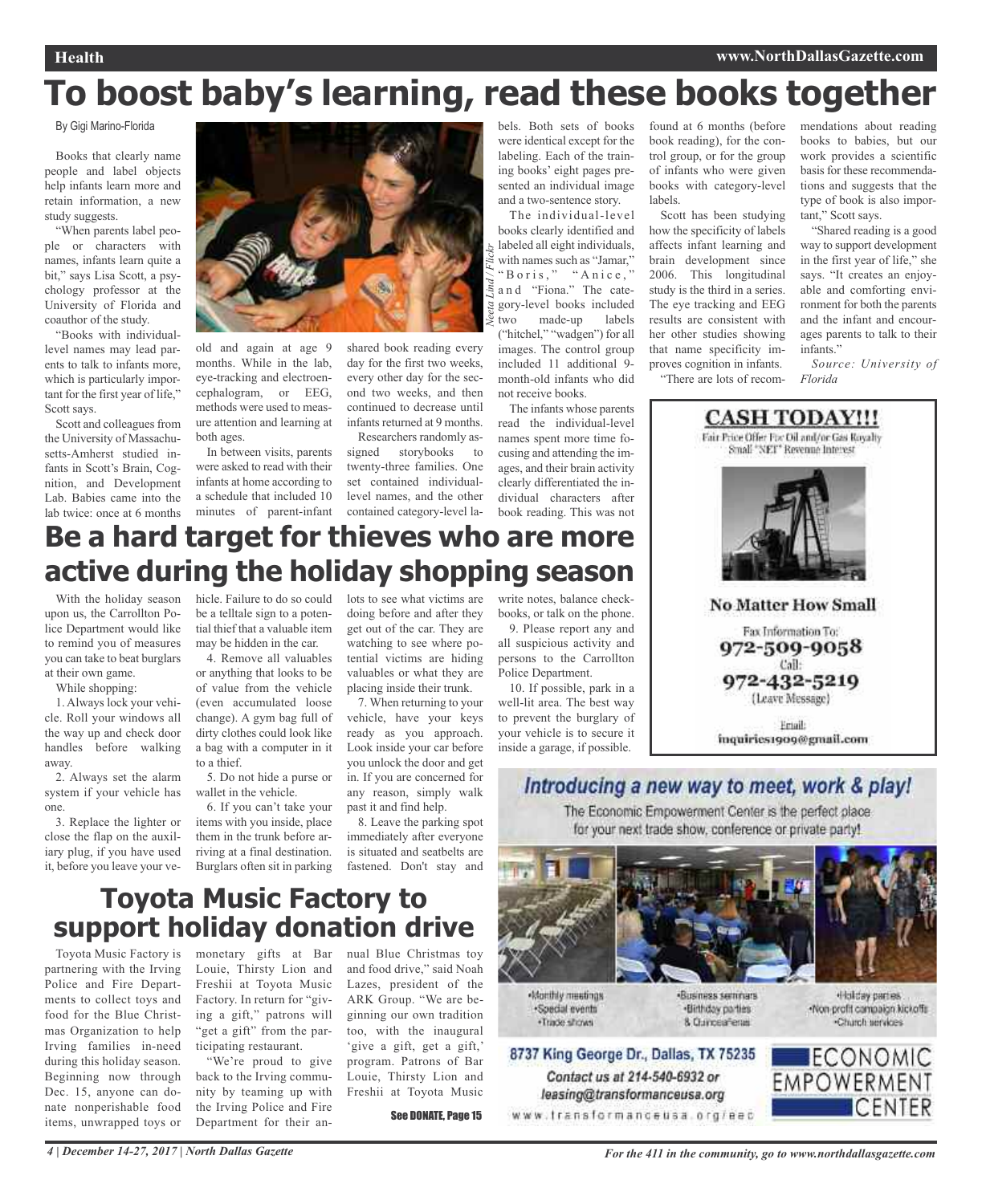### **www.NorthDallasGazette.com**

### **Community**

## **DWF's XIX Society gives \$30,000 grant to Jonathan's Place**

On Dec. 5 at Times Ten Cellars, Dallas Women's Foundation's XIX Society members gathered for their annual holiday party and to present a \$30,000 check to Jonathan's Place, whose mission is to provide safe places, loving homes and promising futures for abused and neglected children, teens and young adults.

The XIX Society—named for Dallas Women's Foundation's 19 founders—is the Foundation's annual giving society for women and men of all backgrounds who are passionate about the Foundation's mission and want to support concrete solutions to improve the lives of women and girls. XIX Society members have the opportunity to hear about important topics and issues facing women and girls at quarterly breakfast club meetings, attend the Foundation's signature women's philanthropy education workshops, and join together for bus tours to visit Foundation grantees. A special benefit of being a mem-





ber is the ability to vote on which organization receives the XIX Society grant each year.

Wendy Messmann, XIX Society steering committee

co-chair, said, "We have had a remarkable year with incredible growth in our service and philanthropy for women and girls.We have all played a role in making a dif-

*teves-Jaramillo take a puse in celebrations at the Dallas Women's Foundation event. (Top right) Shawn Wills and Katrina Watland celebrate the DWF gift. (At left) Barbara T. Crabtree, Ava Norris and Sara Grenier visit during the ceremony. (At right) Kristyn Senters, Erica H. Anderson and DeAndria Maddox were among the attendees at the DWF announcement. (Photos: Dal-*

> ference through our collective impact as XIX Society members, so thank you for your support."

Roslyn Dawson Thompson, Foundation president

XIX Society steering committee in 2018.

Dawson Thompson added, "Thanks to the passion and generosity of XIX Society members,Jonathan's Place is receiving this grant, in support of its residential therapeutic program that provides a safe home, mental health services, counseling and academic support to girls who have endured abuse and neglect."

Melanie Carroll, Jonathan's Place chief development officer, gave the history of Jonathan's Place and thanked the XIX Society and Dallas Women's Foundation for the generous grant. She told how the funds will help sustain the residential program and provided examples of young women who have benefited from the therapeutic environment, and are now living independently and thriving.

To learn more about the XIX Society, visit https://www.dallaswomensfdn.org/2016/get-involved/xix-society.

# *Roslyn Dawson Thompson and Maria-Cristina Eslas Women's Foundation)*

and CEO, thanked Wendy for her leadership and members for their partnership. She also announced that Bonner Allen, a Foundation board member, will co-chair the

**Residents invited to provide input on transportation projects online**

Proposed modifications to the list of funded projects will be available for review during the upcoming online public comment period, scheduled to begin Dec. 11. Residents are encouraged to provide input on modifications throughout the 30-day comment period.

A comprehensive list of funded transportation projects through 2020 is maintained in the Transportation Improvement Program (TIP). Projects with committed

funds from federal, State and local sources are included in the TIP. NCTCOG works with TxDOT, local governments and transportation providers to develop the TIP. To maintain an accurate project listing, this document is

updated on a regular basis. The Regional Transporta-

tion Council approved the 2017-2020 TIP on May 12, 2016. The Federal Highway Administration and Federal Transit Administration approved the 2017-2020TIPon

December 19, 2016. Information will be online through Jan. 10, 2018, at www.nctcog.org/input. To request printed copies, call 817-608-2365 or email cbaylor@nctcog.org. The online opportunity is offered

to provide residents the chance to review plans, share their thoughts, and ask questions.

For information on the TIP, including how projects are funded, visit www.nctcog.org/trans/tip.



*For the 411 in the community, go to www.northdallasgazette.com*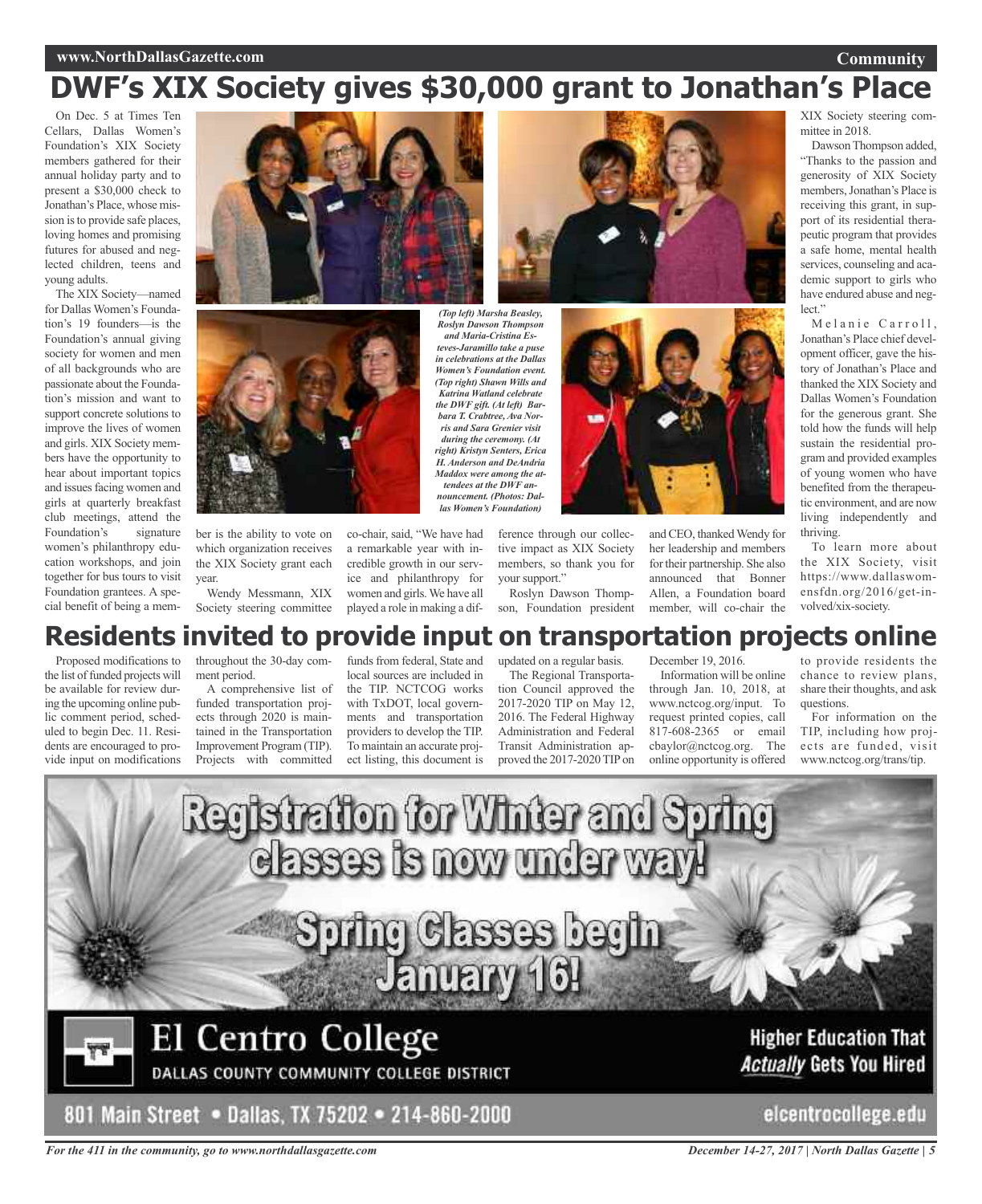## **Tom Joyner Foundation offers scholarships for HBCU students**

*Reach Media*

(BlackNews.com) -- Tom Joyner is reminding students that the deadline for the Tom Joyner Foundation 'Full Ride' scholarship program is rapidly approaching.The highly coveted scholarship will cover all the expenses of one talented student planning to attend a Historically Black College and University (HBCU) in the fall of 2018.

"Our full ride scholars are outstanding," said Tom Joyner, chairman of his Foundation and host of the top-ranked nationally syndicated Tom Joyner Morning show. "We're looking for another amazing young person who already is changing the world - and wants to go to an HBCU where they can pursue their dreams."

Students will receive full tuition and stipends for up to 10 semesters to cover oncampus room and board and books. Students must meet the required academic standards each semester to renew the funds each year. Graduating high school seniors can apply for the schol-



arship by going to the Tom Joyner Foundation website at www.tomjoynerfoundation.org.

Students must have their schools mail their transcripts and recommendations to the Foundation at P.O. Box 630495, Irving, TX 75063-0495.

To be eligible, students must meet the following criteria:

1) A United States Citizen 2) Current high school seniors attending school in the United States (applicant must be anticipating completion of high school degree in the spring of 2018) 3) Minimum high school

grade point average of 3.50

(on a 4.00 grade scale, excluding home school studies) and Minimum SAT score of 1400 (combined math essay and verbal score) or ACT score of 30.

4) Applicants must apply and be accepted to an HBCU by July 1, 2018.

5) Applicants must have demonstrated leadership abilities through participation in community service, extracurricular, or other activities.

The applications must be postmarked no later than January 19, 2018. Interviews will occur in March 2018.

Past Full Ride Scholars have impressive back-

grounds, including last year's winner, Z' Kijah Fleming of DeSoto, Texas, who is attending Howard University where she is planning to major in sports business; Morgan Taylor Brown, of Fayetteville, Ga., who is attending Spelman College, pursuing her interests to become a psychiatrist. In 2015, JoAnna Jones of Ashville, North Carolina's Buncombe County Early College High School is attending Winston-Salem State University, where she is pursuing a degree in nursing. Another winner is Titus Zeigler, who

was a top student at Atlanta's Henry W. Grady High School. The future trauma surgeon was a member of the Junior ROTC program, tutored kids at a local middle school and volunteered at the Atlanta Food Bank.

Blaine Robertson of Reserve, La. graduated from Howard University and he is pursuing his dream of teaching high school back home in Louisiana. Britney Wilson, a native of Brooklyn, N.Y., also graduated from Howard University and the University of Pennsylvania Law School. Wilson, who passed the New York Bar exam, is now a Bertha Justice Institute Fellow at the Center for Constitutional Rights. Another one of our Full Ride Scholars Cheyenne Boyce graduated from Spelman College, is completing her master's degree in international peace and conflict resolution at the American University in Washington, D.C. The Detroit-native, who is fluent in Japanese, graduated from Spelman College. She spent a year as a prestigious Fulbright scholar teaching English to families in Malaysia.



With convenient service to Love Field and DFW International Airport, DART is your quick and easy getaway to the ones you love this holiday season. DART.org/airports

## **Black gospel music expert discusses timelessness of Christmas spirituals and how they differ from Christmas carols**

WACO — One of the most cherished parts of entering the holiday season is gathering to sing and listen to Christmas carols. Songs like Silent Night, Hark the Herald Angels Sing and The First Noel resound as Christmas approaches. However, a Baylor University expert in black gospel music holds another Christmas tradition near and dear to his heart. He treasures the rich sounds of Christmas spirituals, which differ from Christmas carols.

"So many of the spirituals are written in what has been performed as and what scholars call the 'eternal now,'" said Robert F. Darden, professor of journalism and founder of Baylor's Black Gospel Music Restoration Project. "If you read the lyrics as they were transcribed, many of them are in the present tense."

To illustrate his point,

Darden referenced the spiritual "Were You There?" where the lyrics read, "It causes me to tremble." Darden said that since slaves in America were not book educated and struggled with the concept of time, the Bible was a contemporary account of what was going on for them. In their minds, they conflated Abraham in the Bible with Father Abraham Lincoln who was going to free them and associated Harriett Tubman with Moses and the Ohio River with the Jordan River. Darden said the powerful resonance in these spirituals is unmatched because of the passion of the people who sang them. "When you hear the

Christmas spirituals, you're hearing people who [believe] this is a real live event," Darden said. "Go tell it on the mountain that Jesus Christ is born, not was born.

That gives them more of an immediacy and a power than songs that are in the past tense."

Darden listed these eight Christmas spirituals as some of the most influential songs that help him reflect on the true essence of Christmas.

1. "Rise Up Shepherd and Follow" from Odetta: Christmas Spirituals

2. "Mary, What You Gonna Call That Pretty Little Baby?" featuring Marion Williams and Princess Stewart from Black Nativity

3. "Sweet Little Jesus Boy" from The Harmonizing Four

4. "Silent Night" by the Mighty Clouds of Joy from A Gospel Christmas Celebration

5. "Christmas Hymn" by Karen Kraft from The Texas Christmas Selection

See SPIRITUALS, Page 14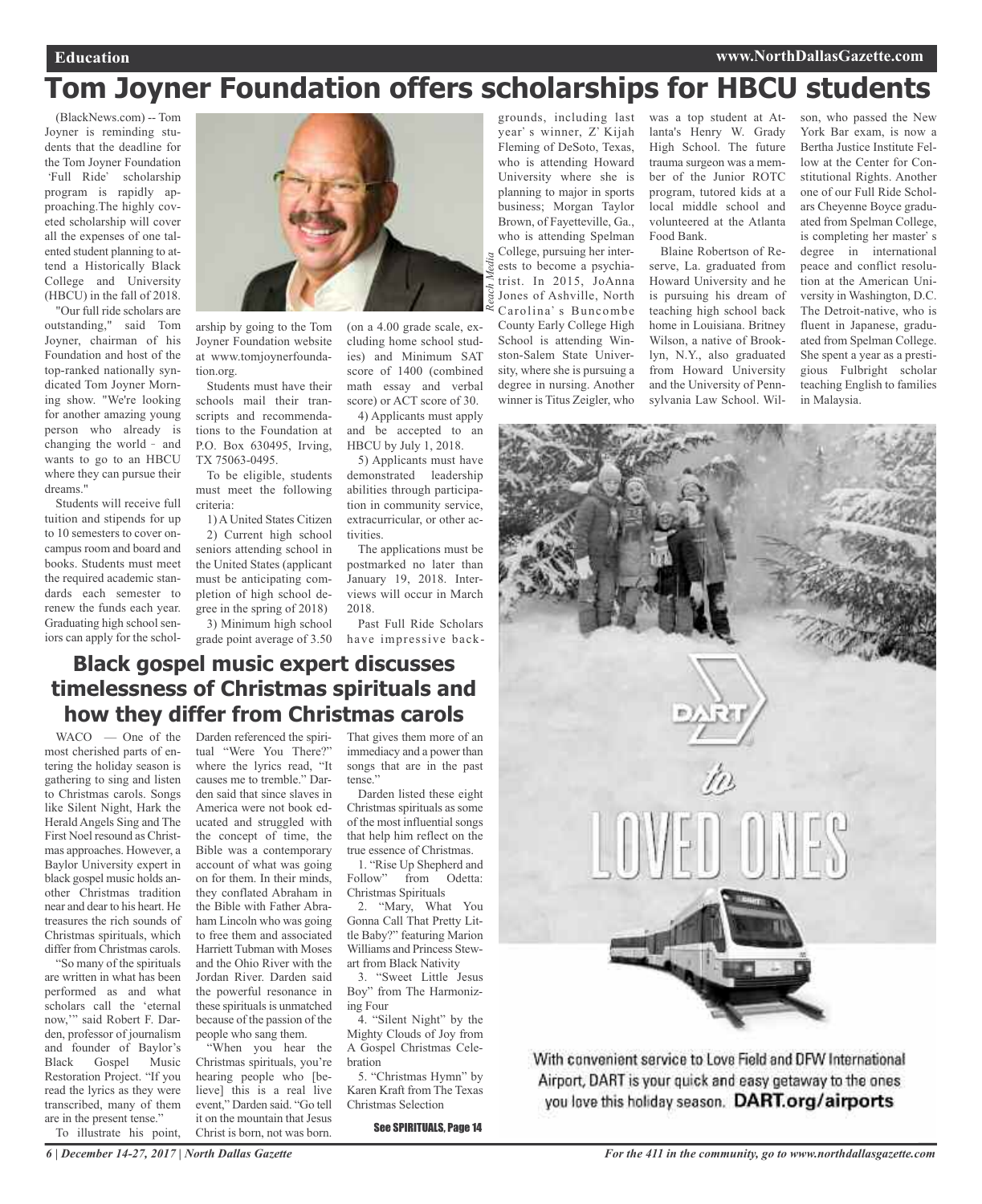## **Davis Cemetery Designated as an Individual Heritage Resource**

We are excited to announce Davis Cemetery as the second cemetery to be locally designated an individual heritage resource in the City of Plano. The cemetery was unanimously approved by the Heritage Commission, the Planning & Zoning Commission and

City Council. The L.A. Davis Cemetery, also known as the Davis Cemetery, is on H Avenue, south of the existing Old City Cemetery in the Douglass Community. Approximately 87 documented graves fill this landmark and it has served as an

official burial site for African Americans since 1945. The cemetery is named after Mr. Lee Andrew Davis, a prominent African American business owner and community leader who came to Plano in 1910 from South Texas. Last month, City Council

approved the designation of Drive near the southern end Davis Cemetery after the property owner submitted a zoning petition.

In 1990, Bowman Cemetery was the first cemetery to be designated as an individual heritage resource in the City of Plano. Bowman is located at Oak Grove of Santa Fe Park.

Learn more about Mr. Lee Andrew Davis and the Davis Cemetery in this Plano Magazine article. If you like stories on Plano's heritage resources and the history of Plano, subscribe to Preservation Review. *Lee Andrew Davis*



## **NDG's 2017 Gift Guide Round-Up**

### By Ruth Ferguson *NDG* Editor

For the continuation of *North Dallas Gazette's* look at a wide range of gift ideas we present to you books, kitchen tools, gift basket ideas for your favorite coffee and tea drinker and suggestions for family game night.

### For more gift ideas, visit NorthDallasGazette.com. **For your favorite book lover**

*Texas Far & Wide* by E. R. Bills actually has a pretty long title for a relatively short book, but it is long on fascinating information about Texas. The subtitle on the cover is *The Tornado with Eyes, Gettysburg's Last Casualty, the Celestial Skipping Stone and Other Tales*. The book is filled with short stories providing little known facts about remarkable Texans and events across the state.

One of my favorites is the *Lost Legend of Troup* sharing the story of 16-year-old boxer Byron Payton from Troup, Texas on his way to possible Olympic fame. Unfortunately, he and all of the passengers of a flight in Poland were tragically killed when the engine came apart. The nation and world at large never got to know Payton, but the heartbroken residents of Troup never forgot him. Great gift for your favorite Texan who loves a good story about the Lone Star State.

There is one book that so makes me wish I could bake, and it almost tempts me to believe that I could (trust me I know better). But if you have a baker in your family you must get them a copy of *Cake, I Love You* by Jill O'Connor. How can you not love a book that has a recipe for carrot cake named the Chubby Bunny! The Chocolate Peanut Butter Blackout Cake and Coconut Passion Cake are just two

others that cry out to my

but the kids book is so adorable.

As a kid I only got in trouble for one thing in school: talking too much. So, of course Tessie in *Tessie Tames Her Tongue* by Melissa Martin, Ph.D. is a girl after my own heart. Tessie learns much faster

and *The Anna Mae Mysteries: The Golden Treasure* by Lillian Cauldwell. One more for bakers is the *Taste of Home: 365 Days of Cookies*, because who does not need a cookie a day! **In the Kitchen**

If Santa delivers you the *Ninja Coffee Brewer*, your brew in January is not out of the question, with this wiz machine from Ninja, just push a button, and yes you can have your froth too.

Now if you are going to have coffee, what sounds more heavenly than *GO-DIVA Breakfast Blend*? Trust me it is no run of the



Clockwise: The Cube-Next Generation Rubik's Cube, T-Fal Ingenio Garlic Press, Ninja Coffee Brewer, Dion Leonard's Finding Gobi. *(Composite: Joe Farkus/NDG)*

inner Martha Stewart.

There are so many children's books to choose from two of my favorites reviewed this holiday season were *Finding Gobi* by Dion Leonard tells the story of how Gobi, a stray dog decided to join marathon runner Dion on his 155 mile race across China. There is an adult version of the story,

than I did the importance of knowing when to be quiet and when to talk.

Other books to consider are: *Gokul Village and The Magic Fountain* by Jeni Chapman and *Bal Das, SAM: The Cat Without A Tail* by Gloria Lintermans, *The Great Race: Story of the Chinese Zodiac* by Christopher Corr,

local coffee shop barista might file a missing person's report. Do you love the convenience of the pods but not the expense, no worries, you can make a single serve cup, they even provide a travel mug. Half or full carafe is also an option. In Texas we may love coffee everyday but with our weather, sometimes cold

mill breakfast blend, the smooth finish almost makes Mondays bearable. The well-known family-owned *Community Coffee* is offering a special Military Match mug for free for orders featuring four 12 oz. bags of your choice gift sets shipped to military addresses only.

Your favorite tea drinker

will love *The Eureka Tea Series Adventure* box is really an adventure indeed with flavors such as Rose, Peppermint, Hibiscus Orange, Lemongrass Ginger and Orange Cinnamon just to name a few featured. Few things goes better with tea than honey, of course in Texas we love *Nature Nate's*. They not only have individual packets, but your gift basket will be complete with their holiday gift tins.

So, does your favorite baker love to make minipies or better yet quiche for leisurely brunches? Then you will shoot to the top of her favorite gifts list if you provide her with *CucinaPro's Mini Pie and Quiche Maker*. It is so easy to use, that even I can make tasty breakfast pies which are easy to grab for breakfast during the week. Attach a *T-Fal Ingenio Garlic Press* and *Vidalia Chop Wizard* and you will cut the chef's work time in half. **Family Game Time!**

*Family Feud 40th Anniversary Edition* with over 500 questions is practically guaranteed family fun time after everyone wakes up from their food coma. For the brainiac family the choices include a face off trying to figure out *The Cube - Next Generation* of Rubik's Cube, which sadly 30 years I still can't do it. Or maybe together you can put together your own *Tin Can Robot*, it is not only a completely unplugged game but it is less than \$20. Finally, a new board game to check out is *The Mazins* features a family on vacation discovering things to do, winning trophies along the way.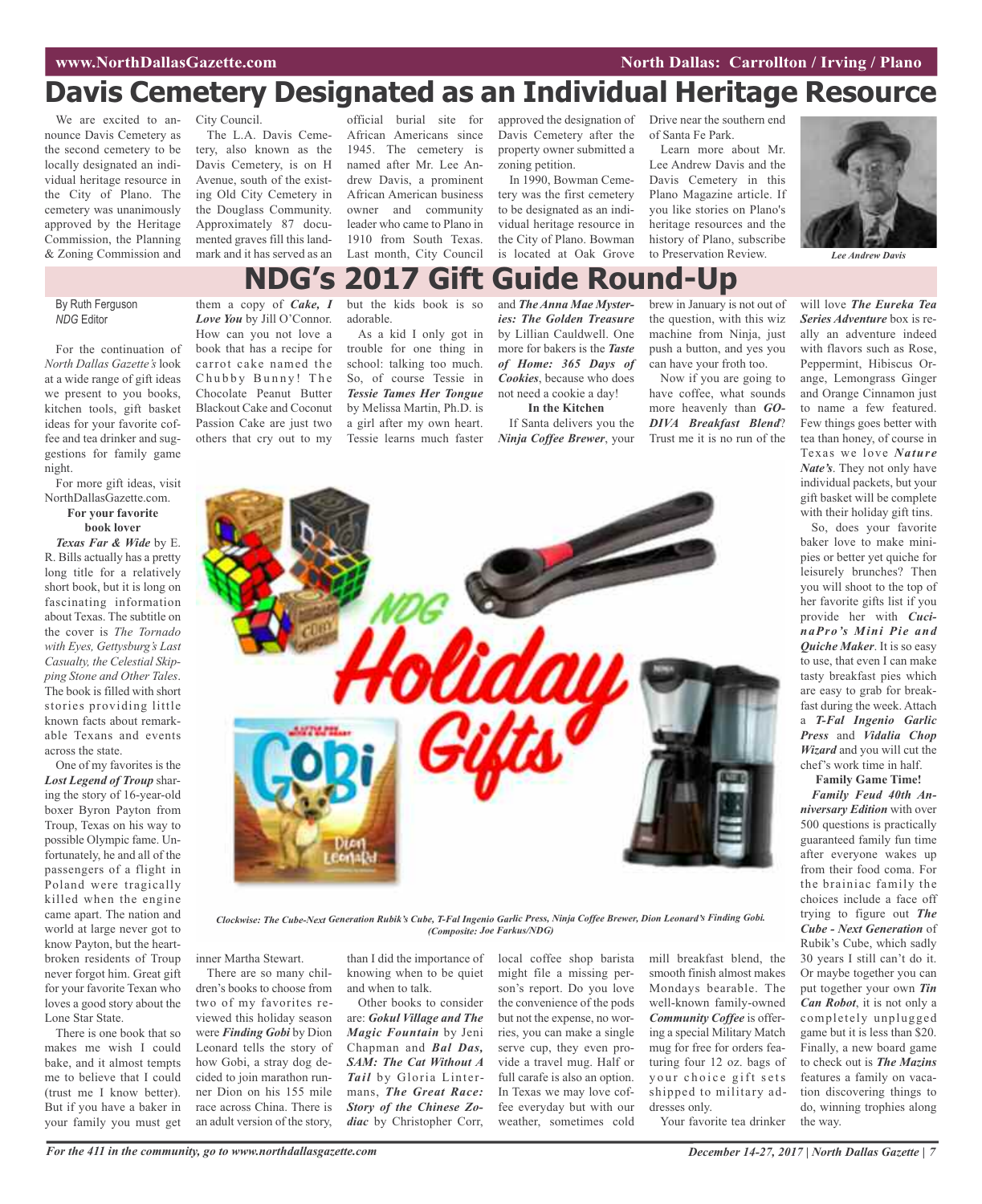### **City Briefs**

### **Carrollton**

Creekview High School is hosting the **Carrollton Wind Symphony Holiday Concert** Friday, Dec. 15 at 7:30 p.m. at 3201 Old Denton Road, Carrollton. This all-volunteer community concert directed by Jim Mc-Daniel and Jim Moen aims to usher in the holiday season with merry music with performances by musicians of varied experience and talent.Admission to this winter concert is free.

### **Dallas**

Deep Ellum Outdoor Market is hosting **Deep Ellum Style Xmas!** Saturday, Dec. 16 from 12 p.m. to 6 p.m. at 100-199 N. Crowdus St., Dallas. The market offers shoppers a chance to find something special for all of the important people in their lives this holiday season made by local artists, crafts persons, and musicians in addition to delicious treats. The market will be serenaded with live music and will have electricity and



public facilities provided by the Wit's End and Drugstore Cowboy Deep Ellum. toy donations as well to benefit the Christmas Candyland Extravaganza. K104FM's DeDe McGuire *The MINT Foundation presents the 4th annual Grace & Taste Gala Dec. 16 to raise funds for families and children in need (Courtesy Photo)*

The MINT Foundation presents the **4th annual Grace & Taste Gala: Winter Masquerade Ball** Saturday, Dec. 16 from 7 p.m. to 12 a.m. at the Dallas Sheraton Hotel at 400 N. Olive St., Dallas. This yearly fundraiser will benefit the MINT foundation which serves underserved families and children in the areas of basic needs such as: education, nutrition, resources, and training. Organizers encourage attendees to bring

### we always win." Duncan. **VOTE,** continued from Page <sup>1</sup>

**Congressional District 6**

With current Congressman Joe Barton not seeking re-election due to lewd photos he'd sent to women surfacing online this year, three Republicans and five Democrats have filed to replace him. The three Republicans who have filed to replace him are former Barton Chief of Staff and most recent Tarrant County Tax Assessor Ron Wright, retired naval fighter and businessman Jake Ellzey, and conservative activist Deborah Gagliardi, who attacked Barton in a crude tweet regarding the Barton scandal.

Five Democrats have officially filed to challenge the Republican field: Barton's challenger in 2016 and the only African American in the race Ruby Faye Woolridge, grassroots organizer for the Bernie Sanders campaign Justin Snider, the former journalist and political fundraiser Jana Lynne Sanchez, U.S. Navy veteran Levii Shocklee, and HIV/AIDS activist John

**Texas Senate District 23** State Senator Royce West has filed for re-election to his current seat in District 23. He is unchallenged in the Democratic Primary and will not face a Republican opponent in the general

election.

**Texas House District 100** State Representative Eric Johnson has filed for reelection to this current seat in District 100. First elected in 2010, Johnson will not face a Republican opponent in the general election. He is, however, facing one Democratic opponent: Sandra Crenshaw, who twice ran for Texas House District 110 and once ran for City Council District 4 in 2015. Johnson is reportedly considering a run for Speaker of the Texas House if reelected.

"Texas needs leaders who will represent all of the people, not just one political party's primary voters," Johnson said in an official press release. "Single party

rule has proven to be as disastrous in Texas as it is in Washington. If I decide to run for Speaker, it will be to change that."

will host with the event with David and Tamela Mann serving as honorary chairs.

**Farmers Branch** The City of Farmers Branch is hosting **Christmas Tours** Friday, Dec. 15 starting at 2:15 p.m. at Farmers Branch Historical Park at 2540 Farmers Branch Lane, Farmers Branch. The tour will showcase holiday decorations and traditions of the past and allow participants to experience Christmas in

**Texas House District 109** After serving 13 terms in the Texas House, Helen Giddings has decided to retire, leaving four Democrats to fight over who will fill her seat: former DeSoto Mayor Carl Sherman Sr., DeSoto City Council member Deshaundra Lockhart Jones, attorney Christopher Graham, and Victoria Walton.

### **Dallas County Democratic Party (DCDP) Chair**

Current Chair Carol Donovan is facing off against two challengers in the March 2018 primary: civil rights attorney and progressive activist Chris Hamilton and former DCDP precinct chair and former Lancaster ISD board member Carolyn Ann Morris. Read *NDG's* story covering a recent debate between the three candidates for DCDP Chair for more insight on this hotly contested race.

the Old Church, School House, Queen Anne Victorian Cottage, and the General Store. Admission to the event is free. To schedule your Christmas Tour, call 972-406-0184.

### **Garland**

Firewheel Town Center is celebrating **National Ugly Christmas Sweater Day** Friday, Dec. 15 from 10 a.m. to 8:30 p.m. at 245 Cedar Sage Dr., Garland. The center will be celebrating this nationally-recognized celebration by giving groups dressed in their best ugly sweaters opportunities to take photos with Santa Claus in his new location across from the park playground, next to Sweet & Sassy. This photo experience is open to people of all ages. For photo package pricing and more information on the event, call 856-298-7621.

### **Irving**

Lively Pointe Youth Center will be the location for **Teen Jam: Video Game** **Jam** Saturday, Dec. 16 from 7 p.m. to 11 p.m. at 909 N. O'Connor Road, Irving.

The event will feature opportunities for middle school and high school students to participate in a video game tournament to win prizes. The tournament will include all the new 2018 sports games and complimentary food and drinks. Admission is free with a valid IPAR card or school ID, More information on the event can be found here.

### **McKinney**

The McKinney Public Library System is hosting **Family Storytime** Saturday, Dec. 16 from 11:15 a.m. to 11:45 a.m. at John and Judy Gay Library at 6861 W. Eldorado Parkway, McKinney.

This event is intended for parents and children between the ages of three and six years old, but younger and older siblings are also welcome to attend. The

event will feature stories, crafts, songs, and other activities. Admission to the event is free, but parents are encouraged to register their children here.

### **Plano**

The Plano Police Department is hosting **Active Shooter Training Preparedness** Wednesday, Dec. 20 from 6:30 p.m. to 8:30 p.m. at the Plano Event Center at 2000 E. Spring Creek Parkway, Plano.

The City of Plano has trained its police, fire, dispatch, and other emergency personnel how to respond effectively to active shooter situations; through this event, the public will be empowered on how to respond to and survive and active shooter incident. This event is open to the public and is a free. To attend, register here.

*To submit events and announcements, send an email to editor@northdallasgazette.com with headline Community Briefs.*



**www.NorthDallasGazette.com**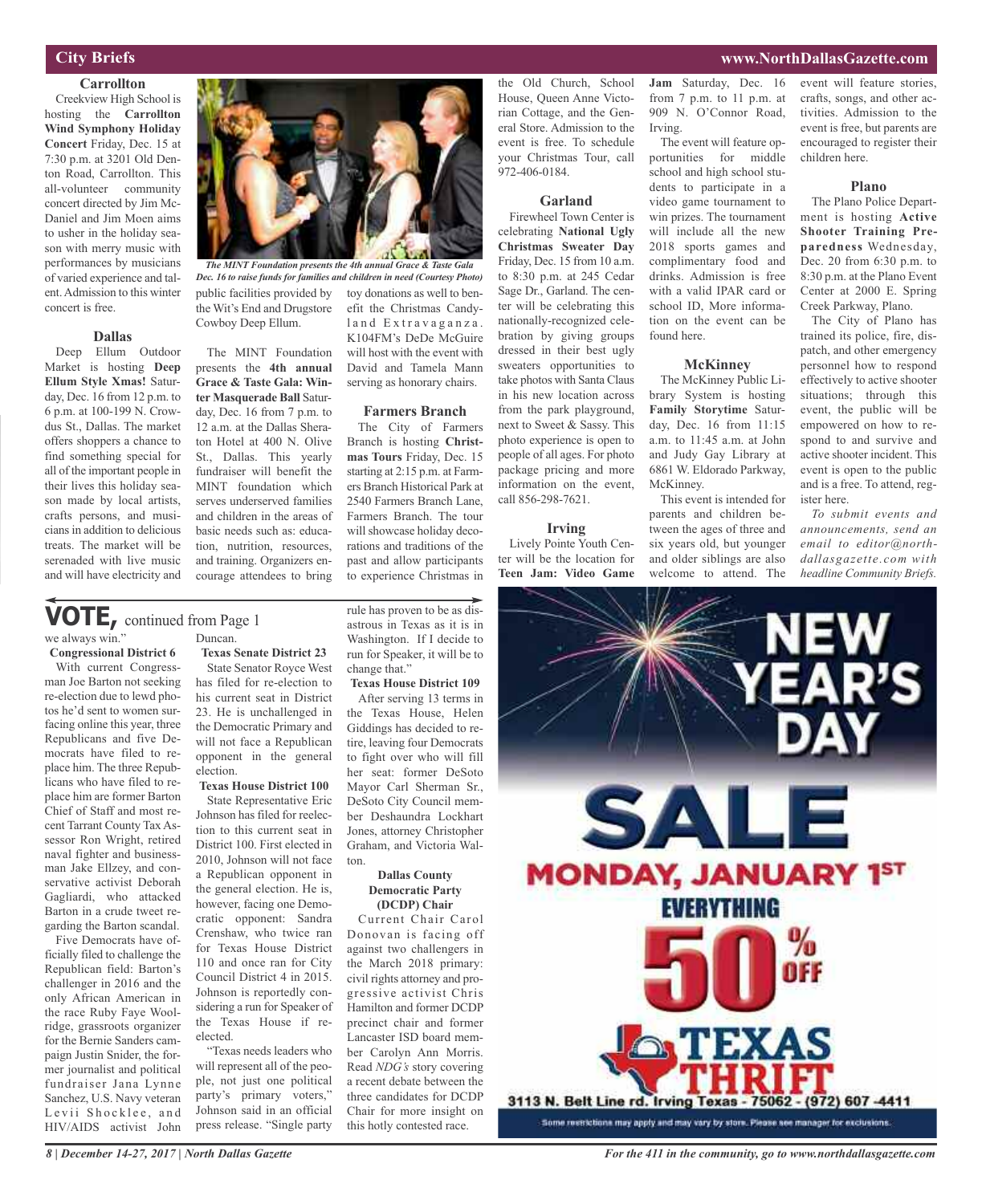## **Dak's mental toughness on display as Cowboys down the Giants again**

By Dwain Price **NDG** Special Sports Contributor

FRISCO – Whatever lingering doubts anyone had about whether Dallas Cowboys Dak Prescott can be an effective quarterback without running back Ezekiel Elliott by his side were thoroughly put to rest during this past Sunday's game against the New York Giants.

Prescott threw for a career-high 332 yards and three touchdowns and had a very polished quarterback rating of 137.1 as the Cowboys scored 20 points in the game's final eight minutes and beat the Giants, 30-10. That sterling performance by Prescott kept alive the Cowboys'slim hopes of advancing to the playoffs.

Then again, coach Jason Garrett has never questioned



*The mental fortitude of Cowboys' quarterback Dak Prescott was on full display in the weekend's contest against the New York Giants. (Photo: Keith Allison / Flickr)*

the maturity level of his I'm going to check the ball steely-eyed second-year quarterback.

"He's a really mentally tough guy," Garrett said. "His poise, his composure, his mental toughness to handle the positives and the negatives that comes with that position (is great).

"It's one thing to say, 'Ok,

down, I'm going to check the ball down.'But when the opportunity presents itself you have to be ready to make the play, and he was able to do that throughout the game."

Prescott tossed an 81-yard touchdown to Rod Smith, a 54-yard pass to Cole

Beasley and a 50-yard TD to Dez Bryant. That, along with 20 completions in 30 attempts against the Giants, will likely give him even more confidence going into Sunday's 7:30 p.m. road game against the Oakland Raiders.

"The biggest takeaway I take from the game is doing that, is getting the ball out," Prescott said. "Even though they were short routes, having that confidence and getting that guy a good throw, a throw where he can shake off his man and go make a play.

"It was a grind early and it was a grind all throughout

the game. And we were finally able to get some momentum and get going and got good right there in the fourth (quarter)."

This was a game the Cowboys desperately needed to remain in the NFL wild card playoff conversation. But in order to make the playoffs, the Cowboys are going to need some enormous help.

Just to qualify for the playoffs the Cowboys (7-6) must win their final three games against the Raiders, Seattle Seahawks and Philadelphia Eagles. And they'll also need the Atlanta Falcons (8-5) to lose two of their remaining three games,

and the Green Bay Packers (7-6) and Detroit Lions(7-6) to each lose at least one of their remaining three games.

Following the game against the Raiders, Elliott will return for the team's final two games after serving an NFL-mandated six-game suspension for violating the league's domestic violence policy.

The Cowboys also received a major boost on the defensive side this past Sunday when linebacker Sean Lee was back in the lineup after missing the previous three games with a strained

### See COWBOYS Page 11

RE-ELECT **THISE KIM HI** 



*Do you have an upcoming event? Contact NDG Entertainment at marketing@northdallasgazette.com*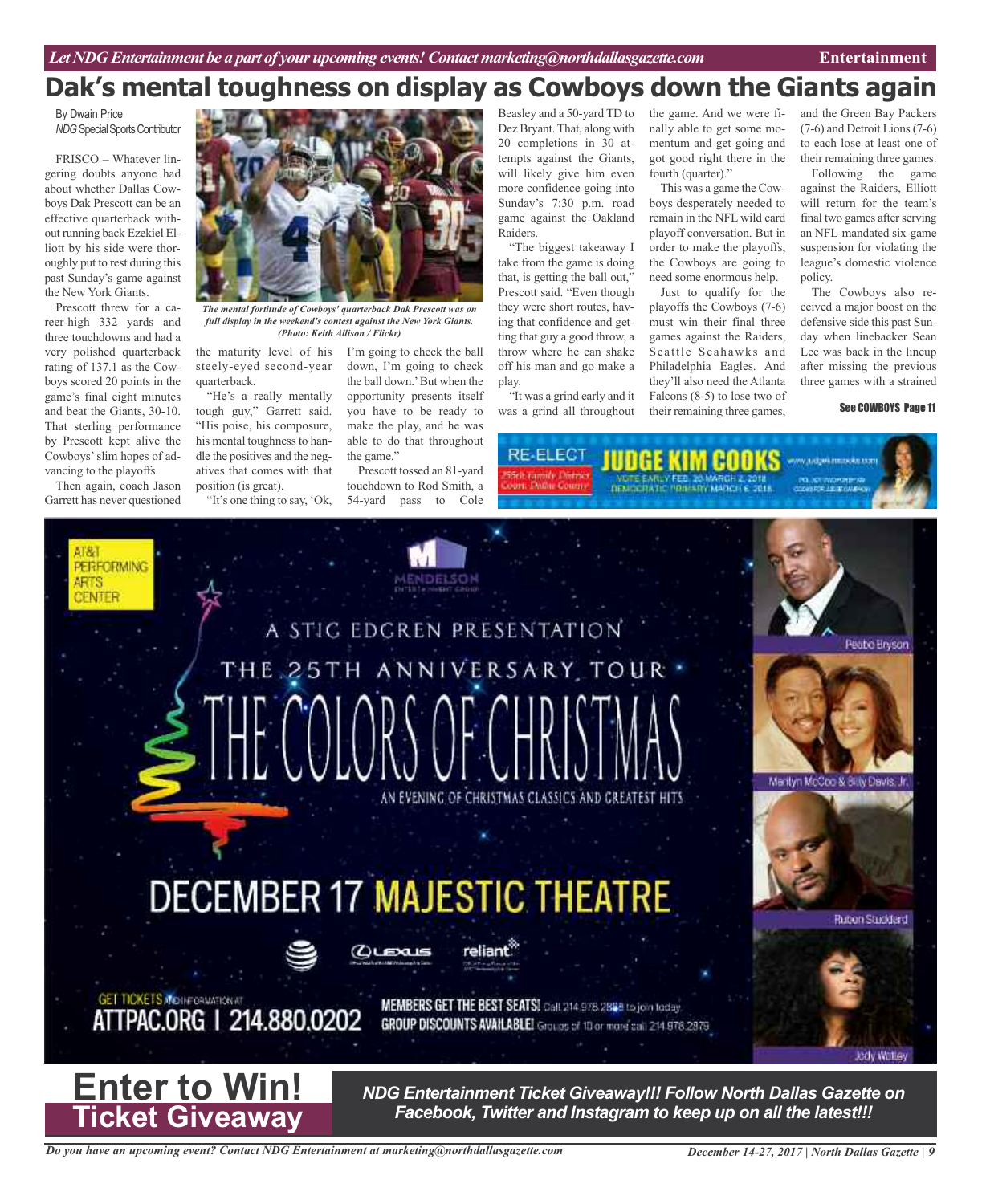## **Star Wars: The Last Jedi will please loyal fans**

By Joe Farkus *NDG* Contributing Writer

Considering Stars Wars' films have always been a unique blend of soap opera dramatics and space western gunslinger, The LastJedi fits

impressively into this iconic tradition. Picking up where The Force Awakens left off, Jedi follows protagonist Rey (Daisy Ridley) as she encounters Luke Skywalker (Mark Hamill) and attempts to gain both his trust and as-

sistance in the Resistance's fight against the oppressive and murderous First Order asserting authoritarian control over the galaxy.

Full of the mesmerizing CGI space battle sequences fans should be used to by

now, the film truly shines in its fleeting moments of genuine emotion and consistently appropriate bouts of humor. Yet for a franchise clearly looking to establish a

See JEDI, Page 11



*Star Wars: The Last Jedi opens in theaters nationwide Friday, Dec. 15 (Courtesy Photo)*

# **NDG Book Review: Only You Can Save Christmas!**

By Terri Schlichenmeyer

You're always Mom's Best Helper.

You bring her things when she needs them. You keep your room clean and you do chores around the rest of the house, too. She really appreciates when you lend a hand, and in the new book "Only YOU Can Save Christmas!" by Adam Wallace, pictures by Garth Bruner, you'll see that even Santa needs a little help sometimes.

Meet Wink Silverbells.

Wink is an elf, and he's the boss of the toy workshop at the North Pole. It's a big



job, as you can guess, and Wink does very well at it. Most times, everything goes smoothly but there are Christmases when one little thing causes trouble…

Like this year, when Wink finds a list that he didn't see before.

Uh oh. It had to be Santa's own personal gift list for Mrs. Claus. Everyone knows that can't be left behind! Wink couldn't possibly ignore it, so he has an emergency on his hands and he needs all the help he could get.

The first thing on the list is a…. what??

"Who has a partridge in a pear tree?" Wink asks.

Well, never mind. It's on the list, it has to be found, and there isn't much time to find it. If you could help with that first thing, Wink is pretty sure he can find the second thing on the list, or at least

something pretty close. Hmmm… three French

hens. Do they have to speak French? Of course they would, if they're French, right?You can help get them, while Wink brings what's fourth on the list. Hurry, though, because there are many more things you'll have to find and it's starting to get awfully crowded in the room. Maybe it's time for a party? That might really help Wink with Santa's list.

Mrs. Claus will be so happy that you helped. For sure, Wink appreciates what you've done. So will Santa, when he comes to check that

things are ready to go on Christmas Eve, but he's also now a little confused. What's going on, who made the mess, and why is Santa laughing?

Whatever his reason, your child will be, too, when you've got "Only YOU Can Save Christmas!" in your hands.

That's because this book absolutely demands participation. Author Adam Wallace asks kids to whistle and make siren noises, dance and shake and squirm in order to help his main character with what's on a missing Wish List. As the story gets wilder,

so do the requests, until kids are up on their feet.

Feel free, as you're reading this book aloud, to embellish: more whistling might be better. More honking and yodeling, please. That leads to even more fun with this book, and illustrations by Garth Bruner become the icing on the Christmas cake.

Absolutely, this is not a bedtime book. It's more for a preschool or a church group or kids' holiday party so give 'em room, stand back, and start "Only YOU Can Save Christmas!" Your child can't help but love it.



*10 | December 14-27, 2017 | North Dallas Gazette*

*Do you have an upcoming event? Contact NDG Entertainment at marketing@northdallasgazette.com*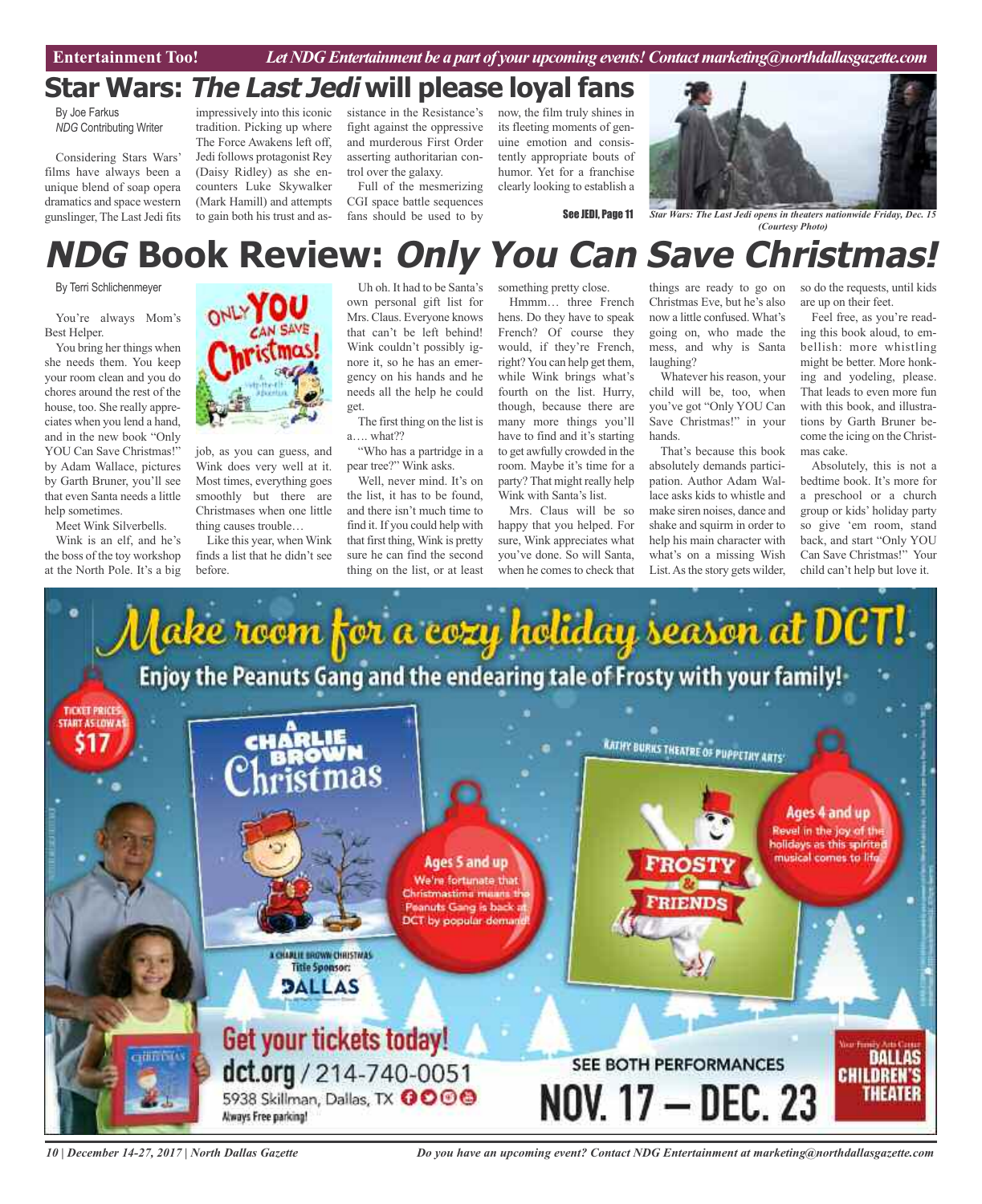## **Black teen entrepreneurs prove a successful business can be run by kids**

(BlackNews.com) -- 15 year old entrepreneurs, Essynce Moore and Moziah Bridges, are disrupting the entrepreneur industry, leading by example after having started a business at a young age. Essynce started her business at the age of 10 and is owner of Essynce Couture, LLC based in Hillside, NJ. She's an entrepreneur, actress, motivational speaker, fashion designer/stylist and author.

Moziah Bridges, on the other hand, started his business at age 9 and is the President and Creative Director Mo's Bows based in Mem-



*15-year old teen entrepreneurs, Essynce Moore and Moziah Bridges are proving age is not insurmountable in running a business. (Courtesy photo)*

phis, TN. His company, which was featured on ABC's Shark Tank, produces handmade bowties and is on a mission is to make men look and feel their best.

In addition to running their companies, both Essynce and Moziah travel around the country to teach, inspire, and empower other youth about entrepreneurship. Both of them also do a

feels good."

Giants.

plays."

stretch."

to do that in this league.

deliver those big plays.

**COWBOYS**, continued from Page 9

hamstring.

Lee promptly made his presence felt as he collected a game-high 18 tackles and also intercepted a pass against the Giants.

"I'm just excited to be back," Lee said. "It's frustrating being out – you feel like you're letting your teammates down.

"But to be able to be back with them, and really the support I got during injuries is what motivates me to get back and it motivates me to work hard. I want to try to perform when I come back and help this team. I love playing for this team and I'm excited to be able to do it."

The three rookies in the Cowboys'secondary – ChidobeAwuzie,Jourdan Lewis and Xavier Woods – are also excited about being able to make some meaningful contributions in their first season in the NFL.

"It was fun seeing how far we've come so far and are still going, obviously," Awuzie said. "The most im-

portant thing is we were able to contribute and make a positive impact on the game (against the Giants) and get a win.

"Coming into this league you can't take anything for granted. These players are grown men, everybody's good, everybody's great, and you kind of have to step up your preparation and your skills a little bit."

Mostly, the rookies simply try to play through their mistakes and follow the lead of their more experienced teammates.

"We just look at the (veterans) as people of examples to try to emulate what they've done and what they've made a mistake on and hopefully do it better this time around," Awuzie said. "Getting these W's, that's the main thing.

"When we win everything's good, everything's happy, people are able to look at their mistakes more objectively and not really be annoyed because we lost or

**JEDI,** continued from Page <sup>10</sup>

seemingly never-ending future of new films, Jedi relies largely on nostalgic moments involving beloved characters of the past, namely Leia (Carrie Fisher) and Skywalker, for its most moving moments. For lifelong fans of the Star Wars

universe, this is hardly a complaint. But for those looking for a singular installment that stands on its own two feet, this leaves much to be desired.

The film's director Rian Johnson should be commended for trying to intro-

duce more subtle elements and emotional depth than J.J. Abrams' The Force Awakens. Some of the risks he takes do not pay off but, fortunately, more do than don't. His take on the almost universally-known franchise serves up the kind of entertainment that most would define as "can't miss".

lot of motivational speaking at various schools, conferences, workshops, and more.

Both say that they would like to help more young ones to be financially prepared for the world after elementary, middle, and/or high school. They also want to encourage more young people to start a business, travel, be positive role models to other children, and live life unapologetically with integrity.

Essynce started designing clothes at the tender age of 6 with just for fun doodles in her school binder and

notepads. Her passion was and still is, to find her own style, to share her creative upscale clothing ideas and styles with youth around the world, and to encourage reading. Essynce is a "teen" that has turned her passion into a business in 2013. When she graduates high school, she wants to either travel the world for one year to consider college or attend a performing arts school.

Moziah started his company because he needed an accessory to help him look sharp, but didn't see anything out there that fit his style or personality. So,

with the help of his granny, he started making his own bow ties.

His dream is to become a fashion mogul. When he graduates high school in 2020, he plans to study fashion design in college. He would one day like to expand his business to include clothing for women.

For more information about Essynce and her company, visit www.essyncecouture.com. For more information on Moziah and his company, visit his web site at www.mosbowsmemphis.com.



*For the 411 in the community, go to www.northdallasgazette.com*

*December 14-27, 2017 | North Dallas Gazette |11*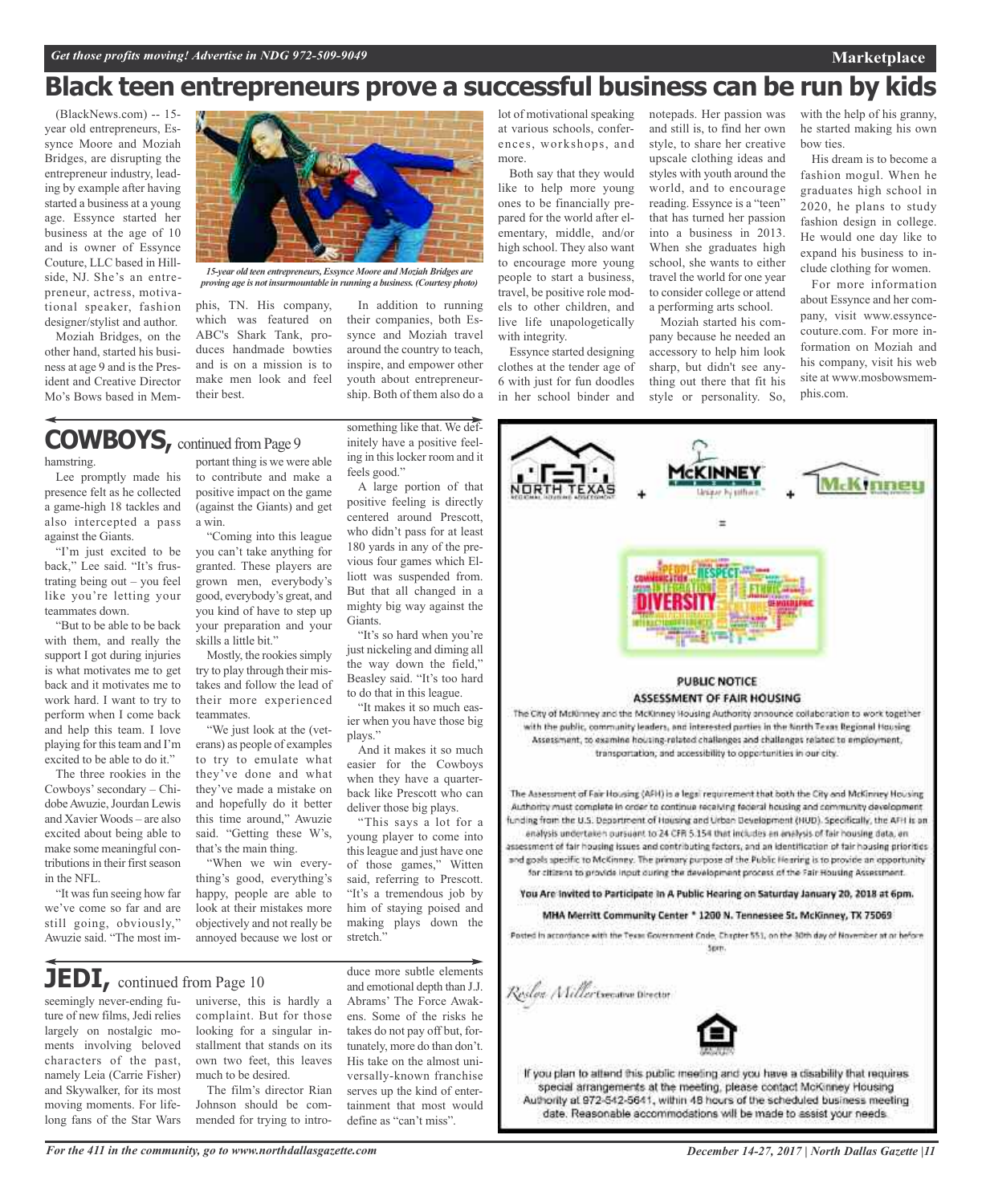## **Racism in the workplace and the whitewashing of the #MeToo movement**

By Julianne Malveaux NNPA Newswire Columnist

Rep. John Conyers (D-Mich.) was the first member of the Congressional Black Caucus to leave his job after the "MeToo" hashtag galvanized women to speak up about sexual misconduct, harassment and more. Too bad that impetus did not float up to the top, where an avowed grabber of women's genitals occupies the White House. It's also unfortunate, that members of Congress have paid sexual assault accusers out of a taxpayerfunded slush fund have not been unmasked. We know some of the names. Texas Congressman Blake Farenthold (R-Texas) arranged to have his former communications director paid \$84,000 (a fraction of the \$27,000 Conyers is said to have paid). Farenthold has not resigned, nor have Congressional Republicans called for his resignation, in-

cluding Speaker of the House Paul Ryan (R-Wis.). Farenthold said he will pay the money back. Yeah, right. As a woman, I am cheered by the #MeToo movement, although I am also annoyed by the myopia about women of color and sexual harassment, assault and rape. In 1944, Recy Taylor was viciously raped by seven White men, who never paid a price. Civil rights icon Rosa Parks was an NAACP investigator in this case, as chronicled by Danielle McGuire in her book, "At the Dark End of the Street: Black Women, Rape, and Resistance–A New History of the Civil Rights Movement from Rosa Parks to the Rise of Black Power." The first case in which the Supreme Court ruled that sexual harassment was a violation of Title VII of the Civil Rights Act was brought by Michelle Vinson, an African American woman, in the case *Meritor*

*Savings Bank v. Vinson* (1986). The high-profile, White women who are talking about workplace sexual harassment and assault really need to acknowledge the many ways that African American women have been systematically abused, and systematically ignored (and sometimes conspired against) by their White "sisters."

Perhaps I quibble, but this overwhelming stand against sexual misconduct and beyond (getting nude in front of your staff, forcible kissing, grabbing women by the you know what, etc.) makes me wonder when there will be a similar groundswell against racism and racial harassment in the workplace. Numerous cases of nooses being displayed in workplaces have been reported in the last decade, so many that a law journal published an article titled, "Does One Noose in the Workplace Constitute a Hostile Work

Environment? If Not, How Many?" One isolated incident is not enough, the article opines. What about one unwanted kiss or one abusive grope? Why do nooses get to be seen as "jokes," while unwanted kissing is seen as an occurrence of zero tolerance?

I'm not ever, ever, ever going to excuse sexual perfidy (and more) in the workplace, but I do wonder why we can wink, nod, and grin about racial workplace misbehavior while we stand our ground about gender. I wonder why so many say accept the "just kidding" or "I didn't know" excuse when people are racially insensitive, but are now willing to hold press conferences and speak out against sexism in the workplace. If you look at the U.S. Senate and the U.S. House of Representatives, the paucity of people of color as senior staffers is amazing, as documented by the Joint Center for Political

and Economic Studies. Surely, there is no shortage of highly qualified African Americans and Latinos who could work on Capitol Hill. Why aren't members of Congress calling each other on their racial myopia?

Perhaps racism and racial harassment are a little more complicated than sexism and sexual harassment. Half of the population, after all, is female, and while women make the slow climb up the hierarchy in corporate America, politics, the media, and entertainment, the pace has been steady enough that powerful women are now able to call men out on their misbehavior, with women demanding resignations of (some) misbehaving men. However, too few White women and men have been willing to apply the same "zero tolerance" to employment matters regarding race.

There should never be another noose laid on a Black

employee's desk or displayed in a workplace. There should never be another intimidating Confederate flag flying in a Black person's face. There should never be another opportunity for an employee (or fellow student, or faculty member) to talk about picking cotton. There should never be another blackface performance, anywhere. And there should never be another person who talks about zero tolerance around workplace sexism to accept any whisper of workplace racism.

*Julianne Malveaux is an economist, author, and Founder of Economic Education. Her latest book "Are We Better Off: Race, Obama and Public Policy" is available via amazon.com. For booking, wholesale inq u iri e s, o r f o r m o r e info, visit www.juliannemalveaux.com. Follow Dr. Malveaux on Twitter @drjlastword.*



December 1, 2017

Ed Bell Construction is a Dallas based heavy highway contractor doing business in the North Texas market since 1963. With clients such as TxDOT, Dallas County Public Works, and the Cities of Dallas, Fort Worth, Richardson and Mansfield (plus many others), we have a strong backlog of work in the highway market locally.

We are currently hiring for the following positions: **• CDL Driver (Haul Truck)**

Available: multiple openings Rate: Negotiable Must have own transportation Years of Experience required will vary, from 6 months to 2 years (depending on position) **Physical and Drug Screen Required Must have a Clear Background Must be at least 18 years old (CDL Driver, 21 yrs)**

**Must apply in PERSON, Monday – Friday from 8am to 11am @ 10605 Harry Hines Blvd. Please visit our website: www.edbellconstruction.com/careers Or email your resume to: careers@edbellconstruction.com**

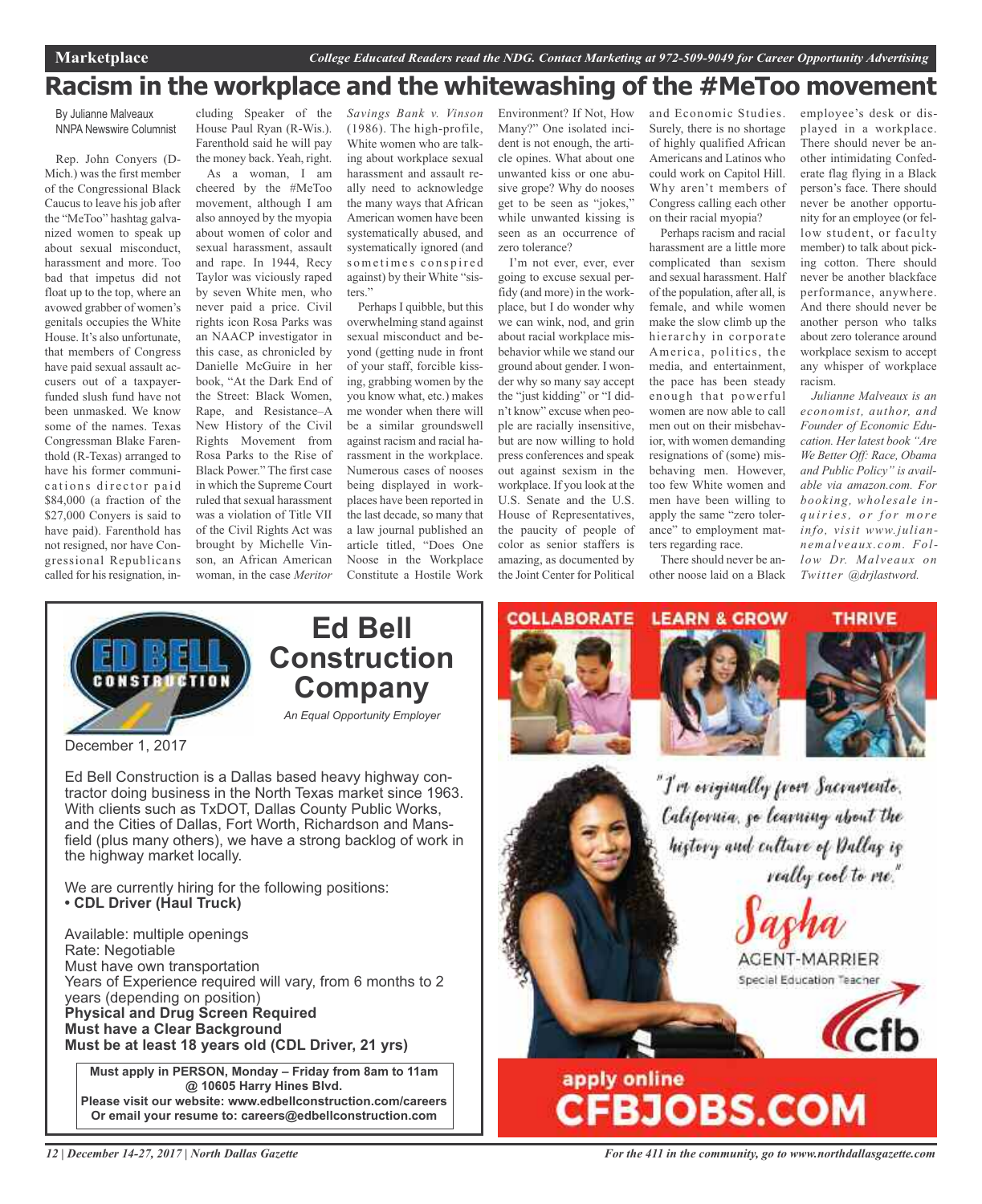## **Upcoming DFW area job fairs**

### **Dec. 15 Dallas Hiring Event**

Zara at NorthPark is looking for seasonal employees for all positions including: sales associates, cashiers, stock associates, etc. Ideal candidates should be friendly and energetic, customer service driven and have a passion for fashion. Job seekers meeting these expectations, join Zara at their hiring event. There will be open interviews, and participants should bring their resume. As ZARA USA, Inc. is an Equal Opportunity Employer, all qualified applicants will receive consideration for employment without regard to race, color, national origin, religion, sex, sexual orientation, disability, age, citizenship status, veteran status or any other characteristic protected by applicable federal, state or local laws. Preferably candidates will have at least one year of sales associate experience. This fair will take place from 10 a.m. to 7 p.m. at Zara NorthPark Center at 8687 N. Central Expressway, H2-1508, Dallas.

### **Plano Hiring Event**

Magnolia lodging is looking for talented, driven, and enthusiastic hospitality professionals to join the Home2Suites by Hilton (opening early 2018) team. Onsite interviews will be



conducted for all positions both full and part-time. Available positions include: night auditors, front desk agents, housekeeping supervisor, housekeeping, maintenance, and breakfast attendants. Prior hotel experience is preferred, but not required. Front Desk, AGM, and Night Auditors are required to have a valid driver's license. Job seekers should bring their resume and be ready to interview. This fair will take place from 9 a.m. to 1 p.m. at Hampton Inn & Suites – Dallas/Plano East at 2813 E. President George Bush Highway, Plano.

### **Farmers Branch Hiring Event**

Bulldog/ADT Security is a top 10 national ADT dealer with over a decade of security system industry experience that is expanding operations in North Texas. They are looking for talented sales and customer service professionals to join their ADT Residential Sales Team. Applicants should be goal-oriented, entrepreneurial-minded and comfortable working in a performancedriven environment. Mem-

bers of the Residential Sales Team receive: weekly pay, \$5,000/monthly, paid training, sales leads provided daily, advancement opportunities, medical benefits, paid time off, and an opportunity for a long-term career with a well-established company.

Candidates should have excellent customer service and communication skills, the ability to work Monday-Friday from 1 p.m. to 9 p.m. daily, ability to pass a criminal background check, reliable transportation and a valid driver's license. This hiring event will be from 9 a.m. to 3 p.m. at their corporate headquarters at 2727 LBJ Freeway, Suite 436, Farmers Branch.

### **Dec. 18 Dallas Hiring Event**

For those looking to join a team for a fast-growing company that can offer flexible scheduling, competitive rates, and the possibility for advancement as they move throughout their career, SAS Retail Services is hiring. As an SAS team member, a job seeker would partner with retailers to enhance the consumer's shopping experience as well as maintaining a strong communication flow between all parties on the business side of things. The only essential requirements for job seekers looking to work as an

SAS team member are the ability to meet the physical demands of the job, attentiveness to detail, ability communicate effectively, and reliable transportation. High school diploma and relevant experience is preferred. This event will take place from 9 a.m. to 3 p.m. at 2000 Hard Rock Road, Irving.

### **Jan. 18 Dallas Career Fair**

You'll meet face-to-face with hiring decision-makers from some of the area's top employers. Dress professionally and bring plenty of resumes, because they're here to hire. Walk in and start interviewing, it's that simple. Save time, money and effort interviewing with multiple companies in one day at one location. Many of these companies have several openings and are eager to meet with you. You're no longer just a piece of paper. Attend the career fair and get in front of decision makers. Admission to this event is free. This fair will be held from  $11a$  m to 2 p.m. at the Hilton Arlington at 2401 E. Lamar Blvd., Arlington, Texas 76006.

### **Addison Career Fair**

This event is designed to get you in front of hiring managers looking to fill sales positions in varying capacities. This is not a cattle call career fair with hundreds of other candidates and lines out the door. We will have multiple companies in attendance ranging from fortune 500 businesses to local organizations. You will save a lot of time by interviewing with multiple businesses in just a few hours, so stop relying on the "apply" button and make it a priority to pre-register and attend. Once you pre-register, your resume' is uploaded to a database that only the organizations participating in this specific event have access to. Please plan on arriving a few minutes early with 15 printed copies of your resume, come dressed for a professional interview, and feel free to bring a friend. This fair will be at 6 p.m. at the Intercontinental Hotel at 15201 Dallas Parkway, Addison, Texas 75001.

**Jan. 25 Dallas Job Fair** The Dallas Career Fair will be your opportunity to

meet with some of the city's top hiring companies. Attending the Dallas Job Fair will give you the chance to interview and find out about hundreds of jobs available in your local area. Dress for success and bring plenty of resumes to the Dallas job fair.

Walk in the event and start meeting and interviewing with dozens of employers, it's that easy. Stop sending resumes to online job ads that go nowhere. The companies at the Dallas Career Fair will be interviewing for multiple job opportunities and are excited to meet with qualified candidates. Attend the Dallas Career Fair and land your dream job. If you have been looking for an opportunity to market yourself to companies as the best candidate for the job this is it. The fair will be held from 11 a.m. to 2 p.m. at the DoubleTree by Hilton Hotel – Dallas Market Center at 2015 Market Center Blvd., Dallas, Texas 75207.

GARLAND **Attention Suppliers of Goods, Services and Construction Review Competitive Opportunities at https://garlandtx.ionwave.net www.garlandpurchasing.com 972-205-2415 DO YOU WANT AN EXCITING AND REWARDING CAREER? PURSUE A CAREER AS A POLICE OFFICER OR FIREFIGHTER!** • Competitive wages<br>• Array of benefits<br>• Education incentive pay<br>• ...and more REGISTER ONLINE TO TAKE THE CITY OF IRVING'S NEXT CIVIL SERVICE ENTRANCE EXAM

## *www.cityofirving.org*

*The City of Irving does not discriminate on the basis of race, sex, religion, age or disability in employment or the provision of services.*

### **Paid Internship opportunity for writers, college students in the Dallas Area**

The *North Dallas Gazette* has an internship

position available. The goal is to provide students and aspiring writers an opportunity to gain published clips, experience and professional feedback. The position is for up



to 20 hours a week at \$8.00 per hour. Applicants must have reliable transportation.

**Send resume and writing samples to: businessoffice@northdallasgazette.com**

## **TISEO PAVING COMPANY** 419 E. Hwy. 80, Mesquite, TX 75150 Tel: (972) 289-0723 Fax (972) 216-5637 www.tiseopaving.com

Performing Concrete Street Paving in the Metroplex Area We Accept Subcontracting Bids For All Public Works Projects in the Dallas Area. We Are Accepting Applications for Concrete Mixer Drivers and Heavy Equipment Mechanics

**Equal Opportunity Employer**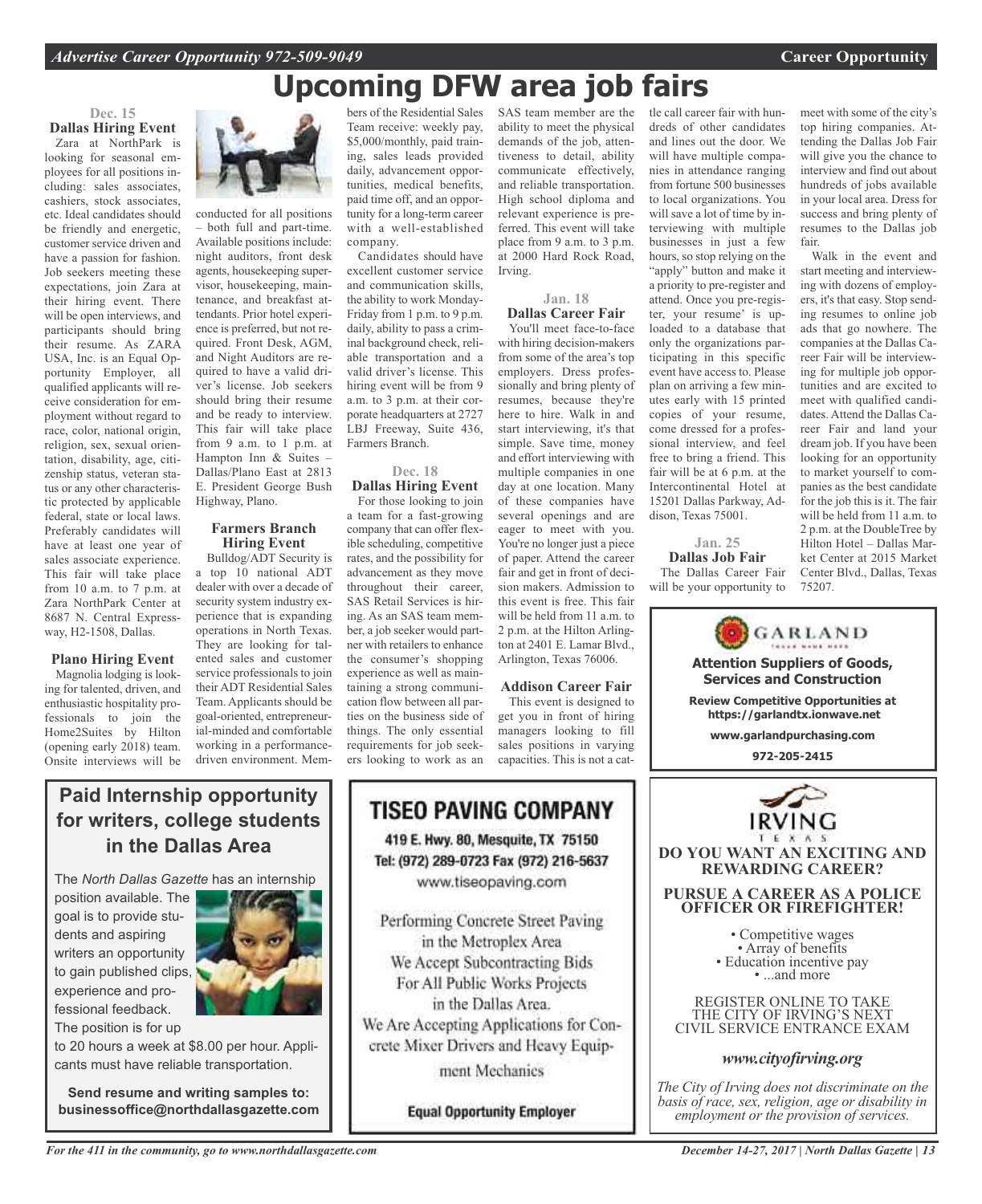### **BETHEL BIBLE FELLOWSHIP, CARROLLTON (A PLACE TO BELONG)**

*NOTICE: Pastor Woodson serves the community by providing "Professional Therapy and Counseling Services" on a "Sliding Fee" scale. To schedule an appointment call the Pastoral Counseling Center at 972-526-4525 or email the church at www.bethelbiblefelloswhip.org*

Discover Hope and Help for daily living; and, you don't have to be a member to come. The Connect-2-Reflect (C2R) meetings are held in comfortable and relaxed homes, one in Carrollton and one in Plano, refreshments are served. Call the church for details.

### **December 17, 9:45 a.m.**

You're invited to our "Prayer and Meditation" at 9:45 am. You will be blessed and inspired. You don't want to miss this as we celebrate service to God our community and all mankind.

### **December 20, 7 p.m.**

Join us in Wednesday's Prayer and Bible Study Class with Pastor Brenda Patterson, Senior Pastor Woodson, Pastor Larry Gardner, Pastor Bernadette and others conducting a new study on the book of Ephesians with supporting chapters and verses. Spiritual maturity is God's desire for you; it's Time to Grow in the Word of God.

Dr. Terrance Woodson, Senior Pastor 1944 E. Hebron Parkway Carrollton, TX 75007 972-492-4300  $w w w.bethelbiblefel$ loswhip.org  $\mathcal{L}_\text{max}$  , which is a set of the set of the set of the set of the set of the set of the set of the set of the set of the set of the set of the set of the set of the set of the set of the set of the set of the set of

### **FELLOWSHIP CHRISTIAN CENTER CHURCH IN ALLEN "THE SHIP"**

**December 17, 8 a.m.** Join us in our Sunday Morning Services as we praise and worship God in the Joycie Turner Fellowship Hall; followed by our Sunday Worship Services; and bring someone with you, you will be blessed.

### **December 20**

Join us in our Wednesday's 12 Noon-Day Live, Prayer and Bible Study and/or our Wednesday Night Live, Prayer and Bible Study at 7 p.m. to learn more about God's Word. Be encouraged by God's plan for your maturity and His glory; and most of all; be prepared to grow.

Dr. W. L. Stafford, Sr., Ed. D. Senior Pastor 1609 14th Street Plano, TX 75074 Future Building location is 2450 K Avenue #300 Plano, TX 75074 972-379-3287 www.theship3c.org

### **INSPIRING BODY OF CHRIST CHURCH, Let's Go Fishing! MATTHEW 4:19**

**December 15, 7 p.m.** All men are invited to Men's Ministry meeting each Friday night at 7 p.m., (IBOC promotes proactive male leadership.)

**December 17, 10 a.m.** You're invited this Sunday as we praise, worship, honor and magnify God's Holy name in songs and the spoken word.

**December 18, 7 p.m.** Join us in Monday School as we grow in God's Word and learn what God has to say to us.

Pastor Rickie Rush 7701 S Westmoreland Road Dallas, TX 75237 972-372-4262 www.Ibocchurch.org

### **MT. OLIVE CHURCH OF PLANO (MOCOP) (Uniting the Body of Christ Among Nations)**

 $\mathcal{L}_\text{max}$  , which is a set of the set of the set of the set of the set of the set of the set of the set of the set of the set of the set of the set of the set of the set of the set of the set of the set of the set of

**December 17, 10 a.m.** Join us for Morning Worship Service as we praise and worship God for His Honor and His glory; and don't forget to comeback at 7 p.m. for our Brazilian Church.

### **December 20, 7 p.m.** You're invited to our

Wednesday's Bible Study class; you will learn what

**SPIRITUALS, continued from Page 6** 

6. "Go Tell It on the Mountain" by the Mighty Clouds of Joy from The Legendary Groups of Gospel

7. "Joy to the World" featuring Marion Williams and Princess Stewart from Black **Nativity** 

8. "Hallelujah Chorus" by Pastor Donald Alford and the Progressive Radio Choir from A Gospel Family Christmas

Darden also said that slaves had a more intimate understanding of the nativity story because they identified with the conditions into

which Christ was born. They understood what it was like to come from a foreign land to a place where they were despised and enslaved in the same way that Christ was born as a refugee child with people seeking to kill him.

"The spirituals reflect a people who believe they're in the middle of the Bible story. I think that gives them a power that's hard for others to match and why the Gospel artists, who would later record these songs, tried to capture that and keep that immediacy and intimacy that I think a lot of Christmas carols don't have," Darden said.

Darden said the modern world still needs Christmas spirituals. While commercialism gets people excited and inspired for the holidays, people in 2017 need something that will help them reflect on what truly matters about the season.

Darden founded Baylor's Black Gospel Music Restoration Project (BGMRP) more than a decade ago. The BGMRP is the world's largest initiative to identify, acquire, preserve, digitize and catalog recordings from the black gospel music tradition. This music,

God has to say to us. Come to be encouraged by God's plan for your spiritual growth and His glory.

Pastor Sam Fenceroy Senior Pastor and Pastor Gloria Fenceroy 300 Chisholm Place Plano, TX 75075 972-633-5511 www.mocop.org

### **NEW MOUNT ZION BAPTIST CHURCH (Abiding in Christ)**

 $\overline{\phantom{a}}$  , which is a set of the set of the set of the set of the set of the set of the set of the set of the set of the set of the set of the set of the set of the set of the set of the set of the set of the set of th

**December 17, 7 a.m.** Join us for our Early Service or our Morning Worship Service as we praise and worship God, you will be blessed.

**December 20**

Join us at our Wednesday's Intercessory as we pray to God for others.

Call the church for details for details.

Dr. Tommy L. Brown, Ed. D. Senior Pastor 9550 Shepherd Road Dallas, TX 75243 214-341-6459 nmzbcofdallas@aol.com  $\overline{\phantom{a}}$  , which is a set of the set of the set of the set of the set of the set of the set of the set of the set of the set of the set of the set of the set of the set of the set of the set of the set of the set of th

### **SHILOH MBC IN PLANO (WHERE COMMUNITY BECOMES FAMILY)**

Come and connect to God through Shiloh; grow in Christ through the study of God's Word; and Serve God

from the Golden Age of Gospel from 1945 to 1975, was quickly vanishing as albums made the transition to CDs.

Recordings from the BGMRP are available online in the Baylor Libraries Digital Collection, which includes, in some cases, taped interviews, photographs, press packets, tour books and programs, newspaper and magazine clippings, and sheet music.

The BGMRP also provides the gospel music for the Smithsonian's National Museum of African American History and Culture in Washington, D.C.

through service to each other and to the world. John 12:26.

### **December 17,**

**8 a.m. & 11 a.m.** You are welcome to join us for our Morning Services; you will enjoy the fellowship during our 8 a.m. and in the 11 a.m. Worship Services. We would love to have you.

### **Also, Christmas Concert - December 17th**

SMBC Worship & Fine Arts Christmas Concert will be on December 17th at 6 P.M. Join us for an evening of music, worship and the Word celebrating Jesus' birth.

**December 20, 7 p.m.** You're invited to our Wednesday's Bible Study to learn more about God's Word. Come and be encouraged by God's plan for your maturity and growth; it's all for His glory and His honor. We are, "Growing in Christ through the study of His Word."

Our church ministries offer opportunities for motivation and growth; join us and see. Be blessed of the Lord.

Dr. Isaiah Joshua, Jr. Senior Pastor 920 E. 14th Street Plano, TX 75074 972-423-6695 www.smbcplano.org



NDG now has a "Special Advertising Package" for churches and non-profit organizations that need to let the community know about your Special Event.

### Opportunity You Can Measure...

### **Church Events**

- Church Anniversary
- Pastor's Anniversary
- Women's Day
- Men's Day

### **Non-Profit Org. Events**

- Fundraisers
- (Concerts)
- Special Events
- (Personal or Community)

## Special Rate \$199

(Black & White, per insertion) Ad size - 4.905"x 6"(Quarter Page, B&W) (NOTE: Color Ad \$75 extra per inserion) Production disclaimer - NDG ad meake-ready is not included in promotion. Layout/production of "copy ready"ad will be a nominal extra cost. E-mail ad copy to: Marketing@NorthDallasGazette.com or call our Marketing Department today! 2.509.90



*14 | December 14-27, 2017 | North Dallas Gazette*

### **Church Happenings www.NorthDallasGazette.com**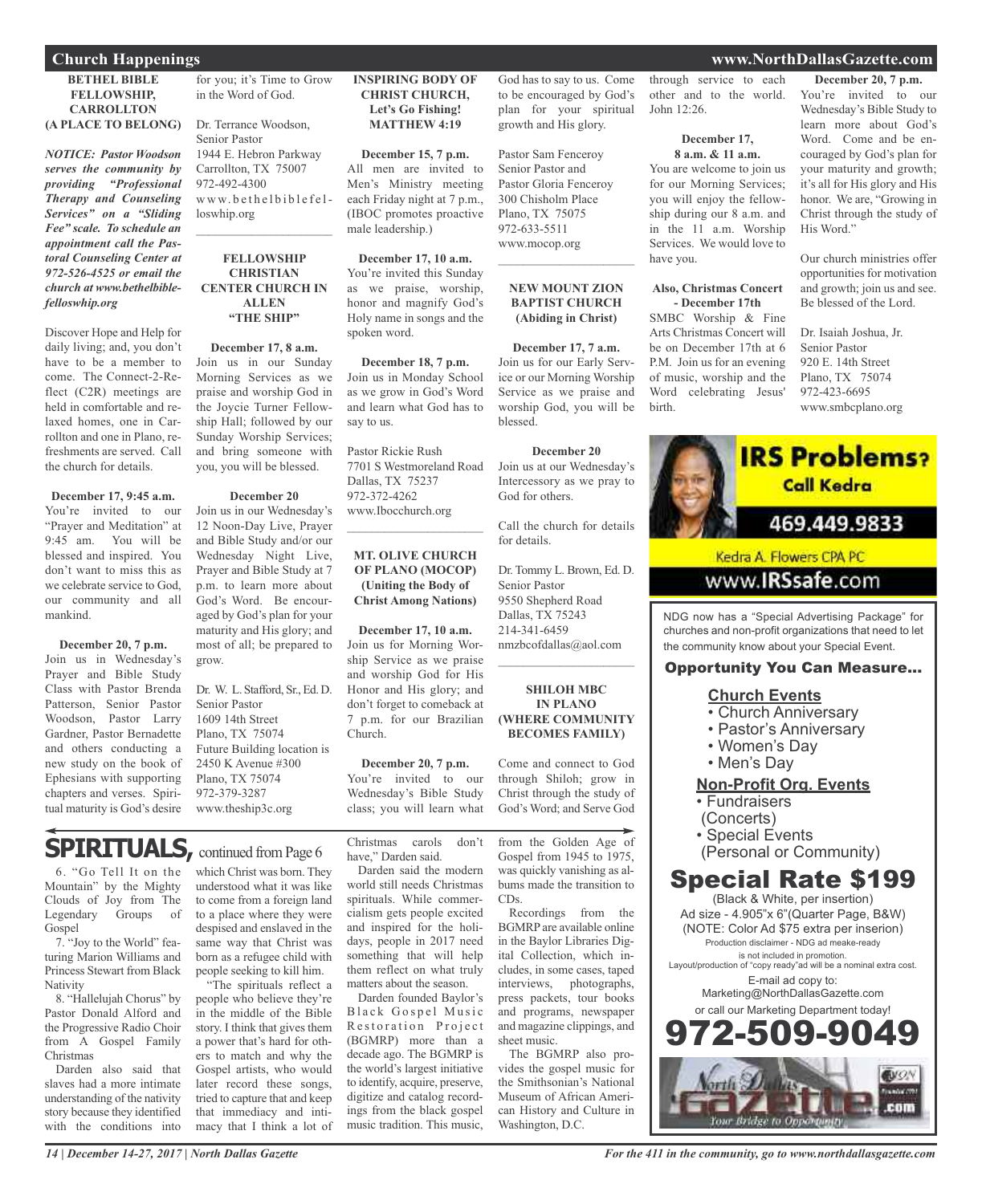# **The power of prayer**



*Send email to: businessoffice@ northdallasgazette.com to sign up for Sister Tarpley's weekly electronic newsletter.*

We are in a crisis in our world, our Federal Government, our states, cities, communities; and the stressful lives of people, especially around this time of the year.

Prayer is the only thing that will help us with these problems. Prayer can change, not only conditions around us, but change us as well.

Prayer is a way to talk to GOD about things that no one can help us with.

Remember, GOD sits on the throne; and the devil is a liar.

Perhaps you are going through a tough time right now, but now is the time to think positively.

I believe that God gives

four answers to prayer: "Yes!" "No." "Not yet." Or "I have something better in mind."

I am told of the "Five Finger Prayer" it is beautiful! It is also worth making it a part of our lives.

Your thumb is nearest you. Begin your prayers by praying for those closest to you. It has been said, "To pray for our loved ones is a sweet duty."

The next finger is the pointing finger. Pray for those who teach, instruct and heal.

This includes teachers, doctors, Pastors and ministers. They need support and wisdom in pointing others in the right direction.

The next finger is the tallest finger. It reminds us of our leaders. Pray for all elected officials.

Pray for leaders in the business world and in industry; and don't forget administrators.

These people shape our

### nation and guide public opinion. They need GOD'S divine guidance.

The fourth finger is our ring finger. What is surprising to many is that this is our weakest finger, as any piano teacher will testify.

It should remind us to is where we should place pray for those who are weak, in trouble or in pain. They need our prayers day and night.

And, last is our little finger (the pinkie) it is the smallest finger of all, which



*L to R: Sister Oreler Murry, Sister Elmer Turner and Sister Tarpley at Bethel's Women Ministry Christmas Party 2017*

**MT. OLIVE CHURCH OF PLANO** 

300 Chishoim Pl. Plano, TX 75075 972-633-5511

Answers you need, Hope for today

## **DONATE,** continued from Page <sup>4</sup>

Factory will not only have the opportunity to make a difference in a local family's life, but also receive a special 'thank you' from one of the three restaurants."

The Blue Christmas Organization provides food, toys and holiday joy to

children residing in Irving that otherwise would have little to no holiday celebration. Generously donated by local businesses and citizens throughout the community, new toys and meals for families are delivered by the Irving Police and Fire Departments.



302 Centennial Blvd Richardson, TX 75081





ourselves in relation to

The Bible says, "The least shall be the greatest among you." Your pinkie should remind you to pray for your-

By the time you have prayed for the other groups, your own needs will be put into proper perspective and you will be able to pray for yourself more effectively.

GOD and others.

self.

Things to Ponder: GOD is also willing to forgive; HIS love is there for those who pray to HIM; HE can be trusted.

GOD Loves US. HIS love is faithful; HIS decisions are always fair. They are firm like mountains, deep like the sea.

HIS love is a treasure; we can find shelter in the shadow of HIS Wings. Psalm 36:5-10.

GOD Protects US. HE is our protector; HE doesn't sleep or let us stumble. Thanks Be To GOD!

Pasto - Rickle G. Tuere



Īsiah Joshua, Jr. Fustor

Excellence while Teaching the Word. Preaching the Gospel, Reaching the World

Worship Times: 8 and 11 a.m. Sunday School: 9:45 a.m. Mid-week: Wednesday at 7:00 p.m. Youth Church: Every 3rd, 4th, and 5th Sunday at 10:45 a.m. AWANA: Wednesday at 6:30 p.m. Contact Information: 972-423-6695 www.smbcplano.org

*For the 411 in the community, go to www.northdallasgazette.com*